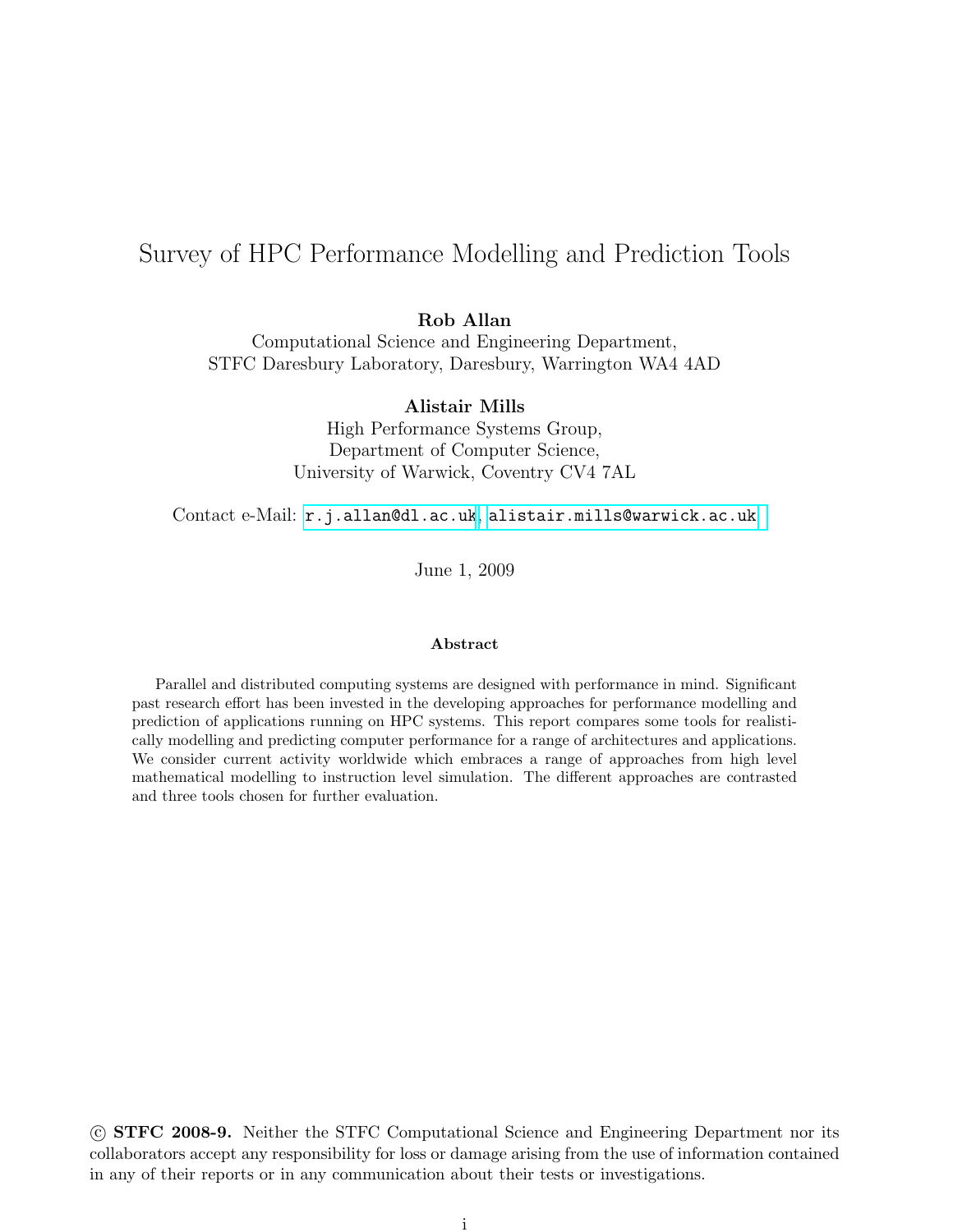# CONTENTS ii

# Contents

|          | 1 Introduction<br>$\mathbf{1}$                                   |                |  |  |  |
|----------|------------------------------------------------------------------|----------------|--|--|--|
|          | 1.1                                                              | $\overline{2}$ |  |  |  |
| $\bf{2}$ | <b>CCLRC</b> Methodology c.2002<br>3                             |                |  |  |  |
|          | 2.1                                                              | 3              |  |  |  |
|          | $2.2\,$                                                          | $\overline{4}$ |  |  |  |
| 3        | <b>Barcelona Supercomputing Centre</b>                           |                |  |  |  |
|          | 3.1                                                              | $\overline{5}$ |  |  |  |
|          | 3.2                                                              | 6              |  |  |  |
|          | 4 LANL: Los Alamos National Laboratory                           |                |  |  |  |
| 5        | <b>PMaC Precision Framework</b>                                  |                |  |  |  |
|          | 5.1                                                              | 9              |  |  |  |
| 6        | POEMS: Performance Oriented End to end Modelling System<br>10    |                |  |  |  |
|          | 7 University of Illinois at Urbana Champaign<br>11               |                |  |  |  |
| 8        | Rice University<br>11                                            |                |  |  |  |
|          | 9 SDSA; Science Driven System Architecture<br>12                 |                |  |  |  |
|          | 10 University of Vienna<br>12                                    |                |  |  |  |
|          | 11 University of Warwick                                         | 13             |  |  |  |
|          | 11.1 PACE: Performance Analysis and Characterisation Environment | 13             |  |  |  |
|          |                                                                  | 15             |  |  |  |
|          |                                                                  | 15             |  |  |  |
|          |                                                                  | 16             |  |  |  |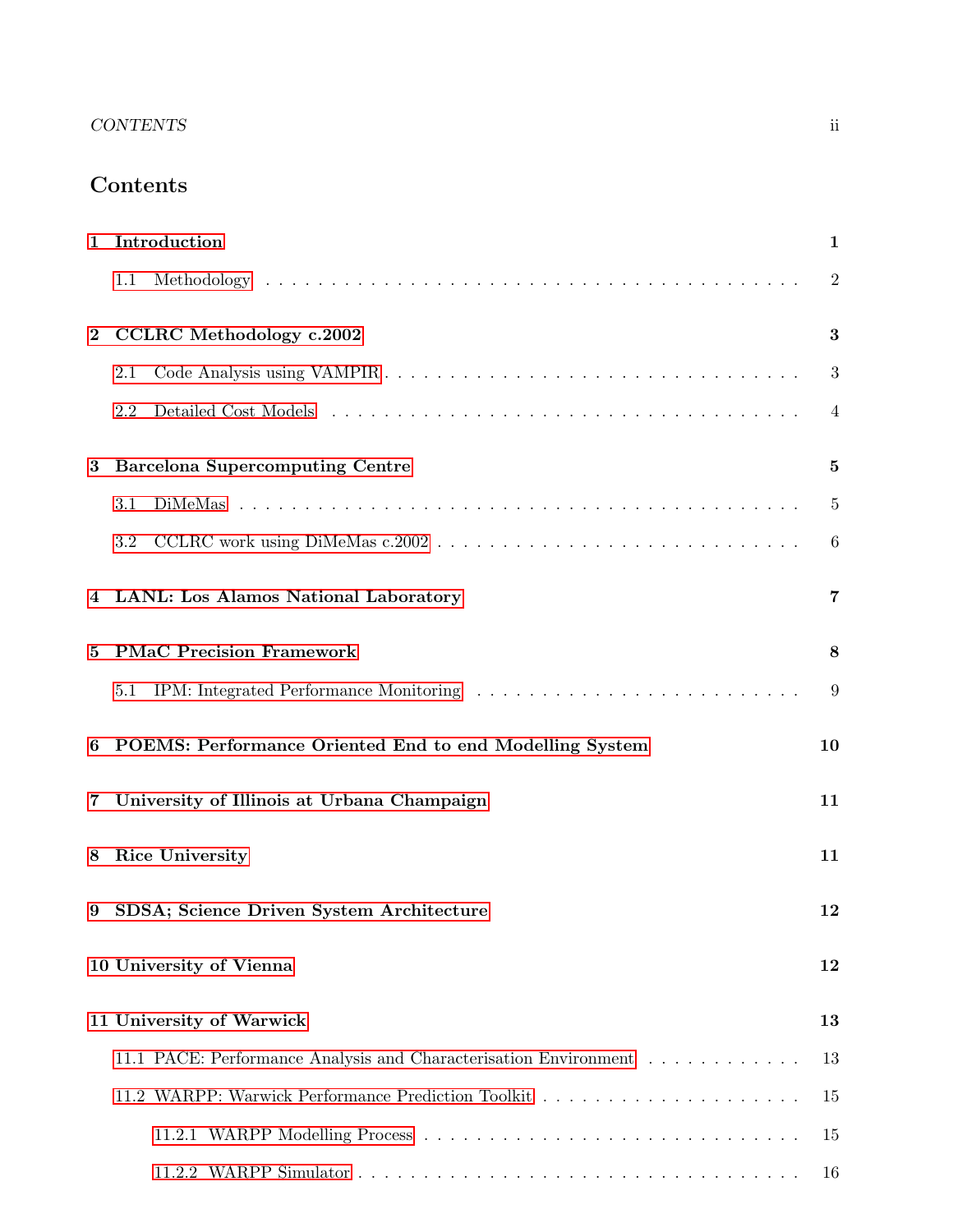|  | 12 Performance Analysis Tools |  |
|--|-------------------------------|--|
|--|-------------------------------|--|

## [13 Conclusions](#page-20-0) 18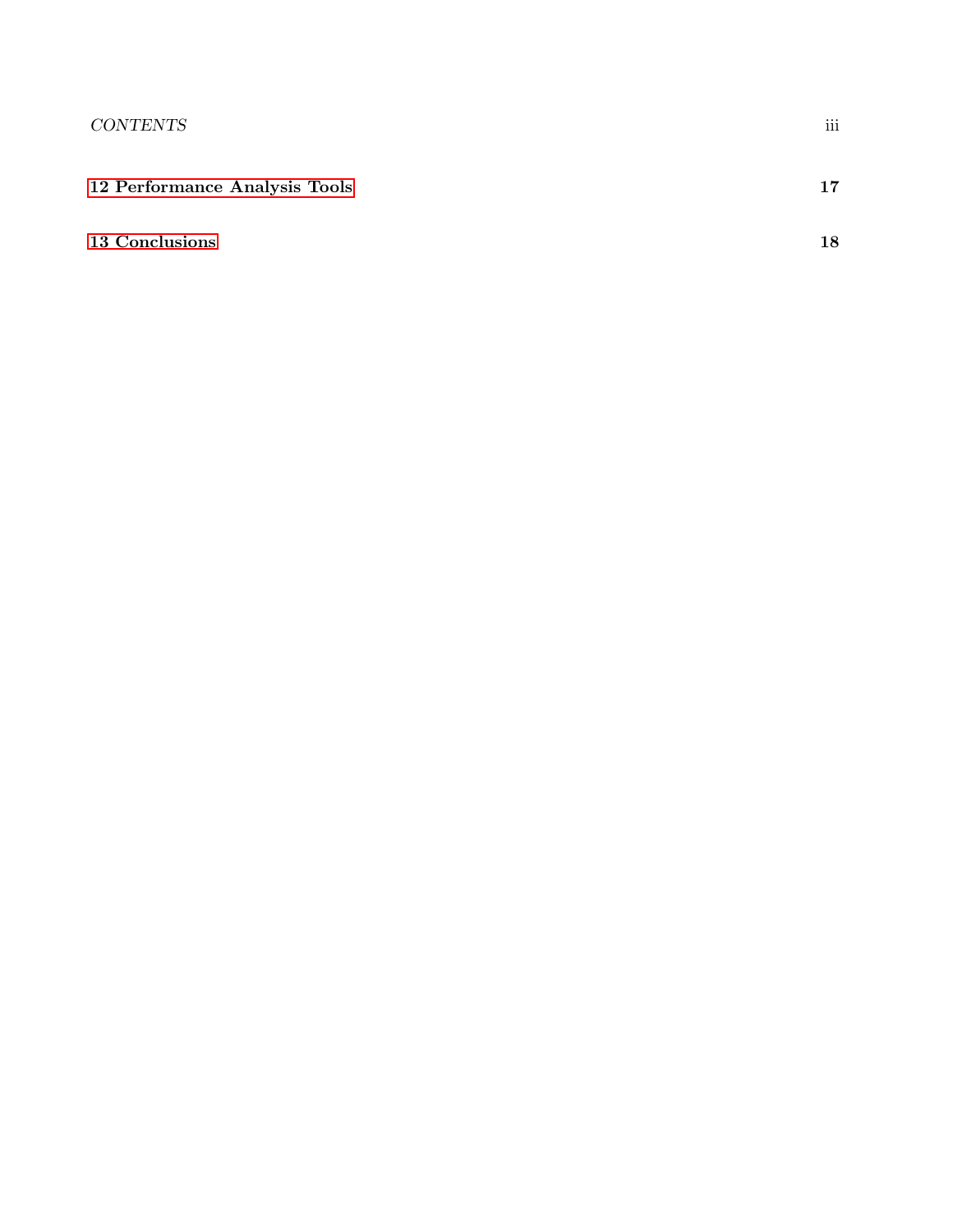### 1 INTRODUCTION 1

# <span id="page-3-0"></span>1 Introduction

This report compares some tools for the realistic modelling and computer performance prediction of a range of HPC architectures and applications. Understanding the performance and cost implications of selecting a particular computing platform for a chosen application is difficult. There are, however, methods that allow alternative vendor systems to be compared before purchase, and the achieved performance of a system to be verified against reliable forecasts once it has been installed. These methods, based on application performance modelling, have tended to remain the preserve of a select group of performance experts.

There are many possible uses for performance modelling, and these have been discussed elsewhere, e.g. [\[31\]](#page-22-0). These applications can be arranged in five important categories as follows.

- 1. Procurement studies
	- Compare machines
	- Code mapping to machines
	- Upgrades to machines
	- Vendor result validation
- 2. Validation of installation
	- On delivery
	- Routine assurance
- 3. Design of future systems
	- Impact of future systems on workload
	- Influence the future offerings of vendors
- 4. Code optimisation and r-edesign
	- Re-engineering
	- Parameter selection
- 5. Workflow
	- Co-scheduling
	- Maximising scientific delivery
	- User work planning

There are a number of challenges facing the HPC community, including increasing levels of concurrency (threads, cores, nodes), deeper and more complex memory hierarchies (register, cache, disk, network), mixed hardware sets (CPUs and GPUs) and increasing scale (tens or hundreds of thousands of processing elements). In many cases, traditional computer benchmarking is insufficient to understand the performance of a large scientific application on such a system, as it typically requires access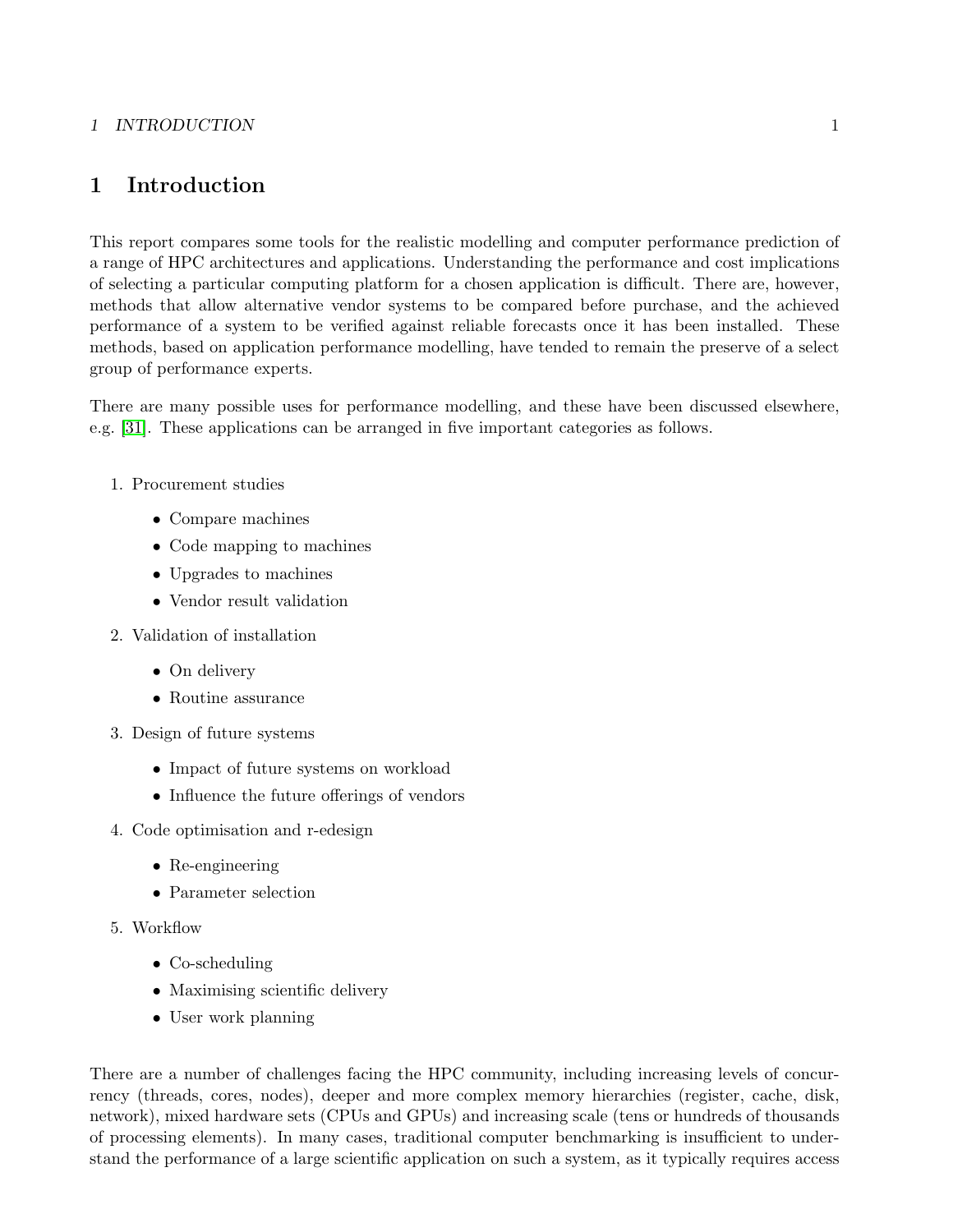#### 1 INTRODUCTION 2

to physical machines of equivalent (or similar) specification and rarely relates to the "potential capability" of the application. A technique known as "application performance modelling" addresses many of these additional requirements. Modelling allows future architectures and/ or applications to be explored in a mathematical or simulated setting, thus enabling hypothetical questions relating to the configuration of a potential future architecture to be assessed in terms of its impact on key scientific codes. Modelling could therefore be used as a key tool in the software design phase of computational science.

Some background information can also be found in other reports [\[6,](#page-20-1) [38\]](#page-22-1). We note that there are a larger number of tools used for network performance prediction. Many of these tools also use discrete event simulation [\[19\]](#page-21-0) and may be worth reviewing.

### <span id="page-4-0"></span>1.1 Methodology

Application performance modelling, that is, assessing application and architecture combinations through modelling, is an established academic field, and there are several examples of where the application of such approaches prove to be advantageous: input and code optimisation, efficient scheduling, postinstallation performance verification, and the procurement of systems.

The process of modelling itself can be generalised to three basic approaches:

- 1. Modelling based on analytic (mathematical) methods, e.g. LogP [\[16\]](#page-21-1), LogGP [\[3\]](#page-20-2), LogPC [\[29\]](#page-22-2);
- 2. Modelling based on tool support and simulation, e.g. PACE [\[35,](#page-22-3) [12\]](#page-21-2), POSE [\[41,](#page-23-0) [42\]](#page-23-1), DiMeMaS [\[20,](#page-21-3) [33\]](#page-22-4) and WARPP [\[21\]](#page-21-4);
- 3. A hybrid approach which uses elements of both, e.g. POEMS [\[1\]](#page-20-3) and Performance Prophet [\[37\]](#page-22-5).

Modelling based on tool support, as proposed here, has a number of advantages over its more mathematical counterpart: (i) it is often based on (source) code anaysis, which absolves the user from translating lengthy programmatic features into abstract analytical program models; (ii) tool support allows larger scale problems to be tackled, opening up the possibility of full scale application analysis, as opposed to analysis based on small, core application kernels; and (iii) mathematical models often hide the mechanics of execution, subsuming complex, synchronised activities into collective mathematical expressions – in parallel codes in particular, understanding this complex synchronisation amongst processes is often the key to understanding application features.

There are three different approaches to model construction:

- 1. Hand coded simulation script from "expert" code analysis;
- 2. Automated script generation from static source code analysis;
- 3. Hand coded or automated script generation from post-execution trace analysis.

Hammond et al. [\[21\]](#page-21-4) noted that method (1) provides the most accurate performance models, especially when the abstract model is built from execution profiles of fairly small blocks of code, similar to a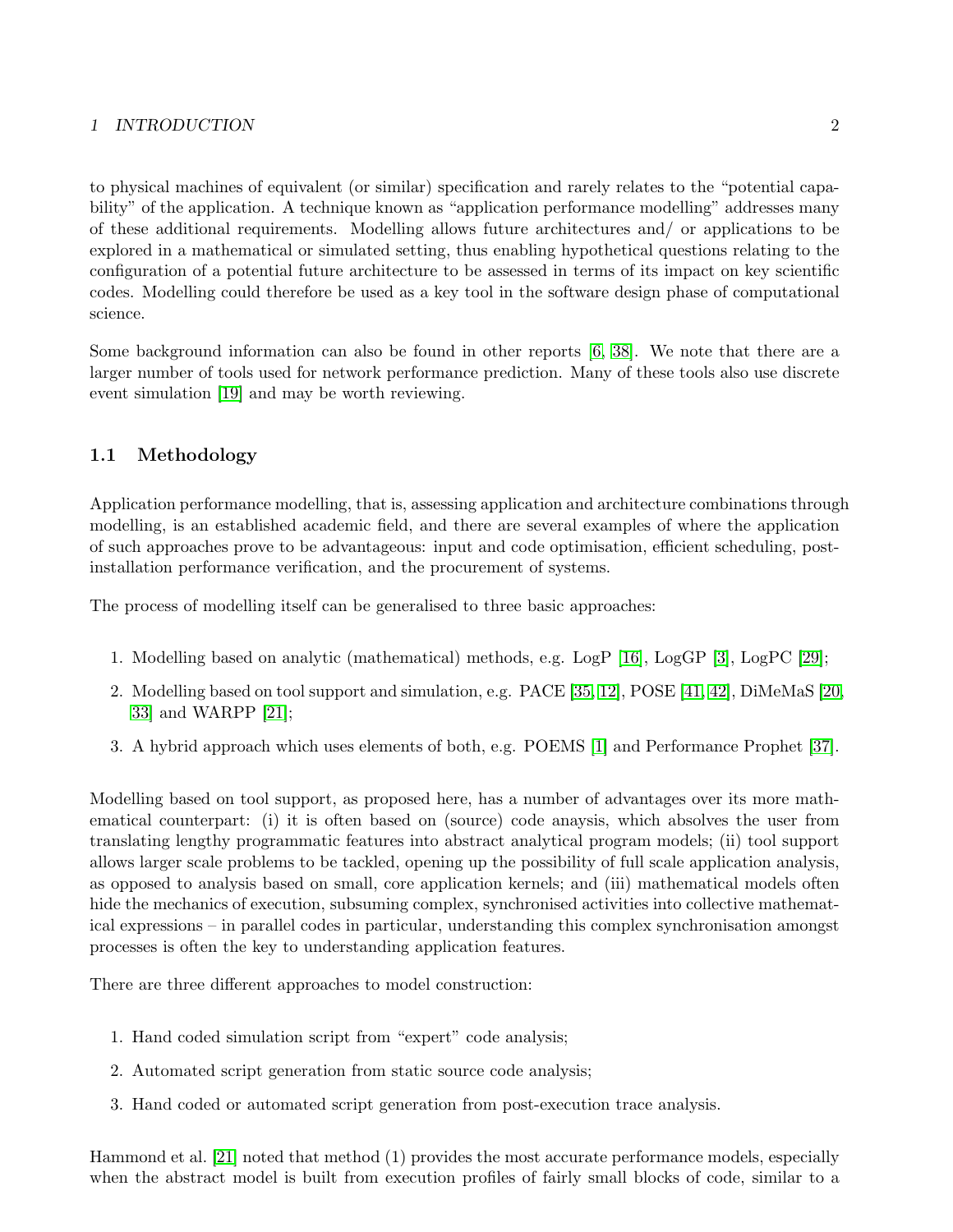"basic block" which would be considered by a compiler (e.g. a loop body or a sequence of statements between function calls). There is a trade-off between accuracy (smaller block sizes) and complexity of model leading to long simulation times. Instruction level simulators as used in chip design were found to be infeasible for large scale scientific applications for this reason. In our previous work we used method (3), but some of the models were adjusted with "expert" input from the application developers.

# <span id="page-5-0"></span>2 CCLRC Methodology c.2002

The following discussion is taken from [\[6\]](#page-20-1). The methodology adopted by Rob Allan, Martyn Guest and Paul Sherwood at Daresbury Laboratory used a method of hand crafted model building using information from run time traces, mathematical models and other fitting procedures to capture scalability with problem size and processing element count.

### <span id="page-5-1"></span>2.1 Code Analysis using VAMPIR

Our code analysis tool of choice in 2002 was VAMPIR [\[48\]](#page-23-2). Alternatives identified in a related report [\[5\]](#page-20-4) included Paragraph, Apprentice and VT. To collect the required information it would also be possible to use simpler non-visual event tracing. All these methods were time consuming and required repeated runs of the codes on large problem sizes with large numbers of nodes. As noted below, the traces obtained are notoriously hard to analyse. Such tools are nevertheless useful as part of the code optimisation process because they can help to identify bottlnecks and inconsistent run time behaviour.

VAMPIR (Visualisation and Analysis of MPI Resources) is a commercial post-mortem trace visualisation tool [\[48\]](#page-23-2). It uses profiling extensions to MPI (see [\[5\]](#page-20-4)) and permits analysis of message events during parallel execution. An event trace file is produced using the VAMPIRTrace library. Event ordering, message lengths and times can then be analysed viaually via the VAMPIR X11 interface.

Typical steps in code analysis are:

- 1. Instrumentation trace calls are added around time critical program sections to start and stop the trace and at user defied event flags;
- 2. Amdahl's Law fitting may be carried out for cpu phases if a detailed complexity analysis is not available. Other more sophisticated analytic fits to measured data might be used [\[22\]](#page-21-5);
- 3. Message lengths can be identified as a function of problem size and a fitting procedure used;
- 4. Use approximate models for MPI timings (latency/ bandwidth, logP etc. [\[22,](#page-21-5) [16\]](#page-21-1);
	- However there is no treatment of contention, SMP etc. could not be modelled at this time;
	- Could replace fits with data from simulation, lookup tables etc.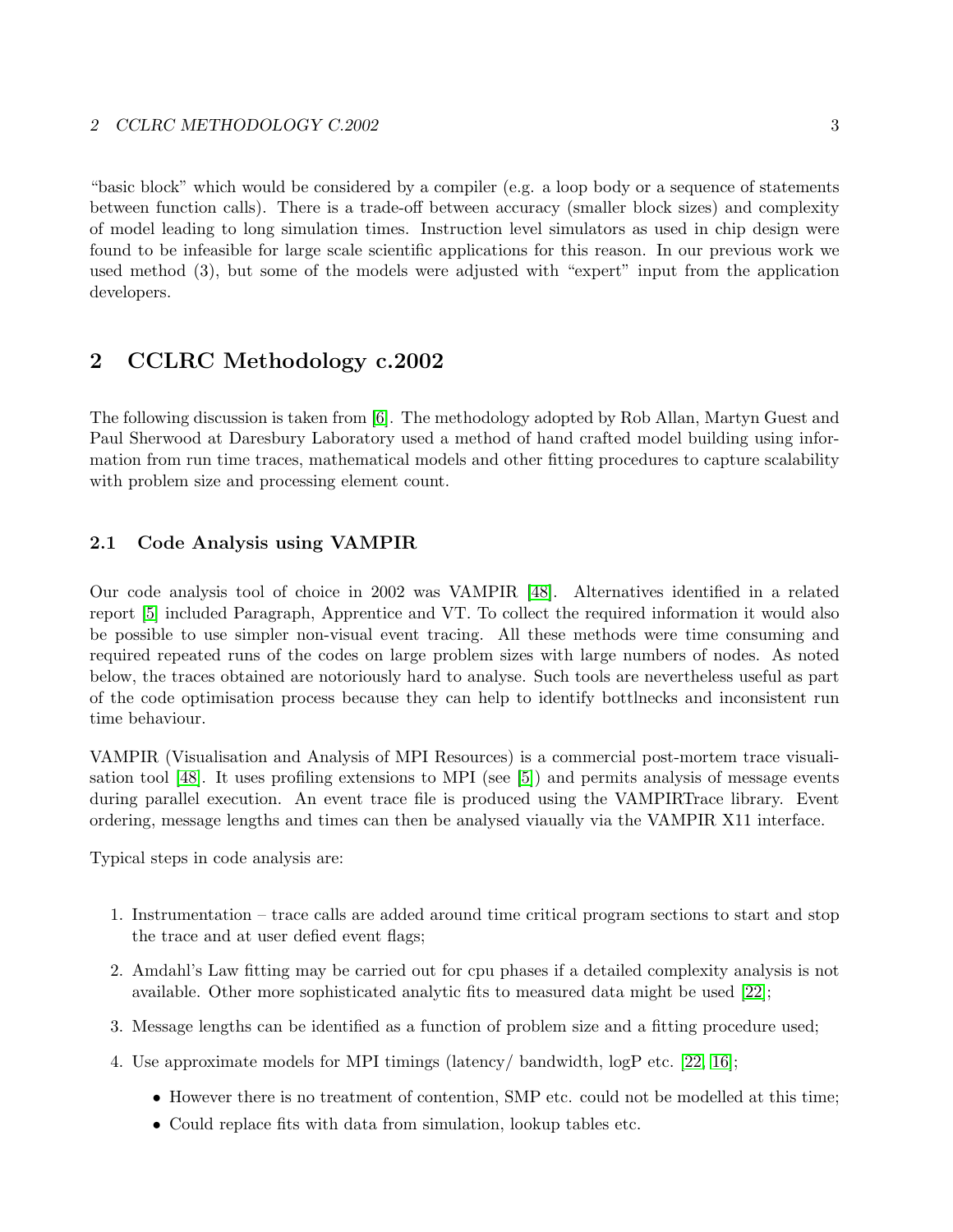#### 2 CCLRC METHODOLOGY C.2002 4

### <span id="page-6-0"></span>2.2 Detailed Cost Models

Following VAMPIR characterisation and fits to the observed data, and as an alternative to simulation, detailed models were built of the time determining steps of each code. These had been identified partly from the traces and partly from a knowledge of the code itself. Typically the steps taken in modelling and predicting parallel code performance were:

- 1. Identify scalability rules for code kernels. We did this mainly using VAMPIR as described above;
- 2. Identify scalability rules for computational parts of code depending on parameters which define the scientific problem;
- 3. These scalability rules should be based on reasonable architecture parameters;
- 4. Build an application module for a simulator encapsulating the above rules;
- 5. Build an module for the simulator encapsulating architecture parameters;
- 6. Combine the modules in a two tier structure which is used to predict the application performance for given problem and architecture parameters.

In our case the simulator was written as straightforward Fortran 90 code which accepted as input data the number of nodes, size of problem and distribution of data for the job etc. In the two tier construction, architecture specific information is isolated from application or algorithm specific information. The simplest case is if the computational and communication parts of the applications can be separated. If this is not the case, with asynchronous communications or  $i/\infty$ , it must be known at what point in the code the communications or i/o start and finish. The time taken is then the higher of the communications or  $i/\sigma$  and computation time for that section of code. The use of BSP like "supersteps" was found useful in doing this [\[9\]](#page-21-6). Within the modelling methodology we attempted to identify "algorithm classes" which span a number of applications and can be given their own submodels. These were reflected in the model API which had methods for each class, point to point communication and sequential computation being the simplest ones. The class methods each inherit the machine parameters and input data and yield a wall clock time.

Parameters for a "flat MPI" paradigm were used initially, but some predictions of tuned performance have also been attempted using "hypercube" algorithms incorporating SMP parameters for fine grained reduction operations. Values of parameters used in the architecture models thus reflected and distinguished the algorithm was used, e.g. memory intensive, point to point or collective. This basic data was obtained by benchmarking algorithm classes with these features and from discussion with vendors.

CPU parameters implicitly included information about cache, memory, page and TLB structure which were not included separately. We did not attempt to do this accurately as in some other work and in particular we did not consider machine state. However the use of algorithm classes enabled a reasonable account of the machine behaviour in typical conditions for the applications of interest. A similar approach was used by Burkhart et al. [\[11\]](#page-21-7).

For either computational or message passing parts of the code, calls to methods in the model simulator yielded estimated elapsed times. Summation of these times yielded results that compared well to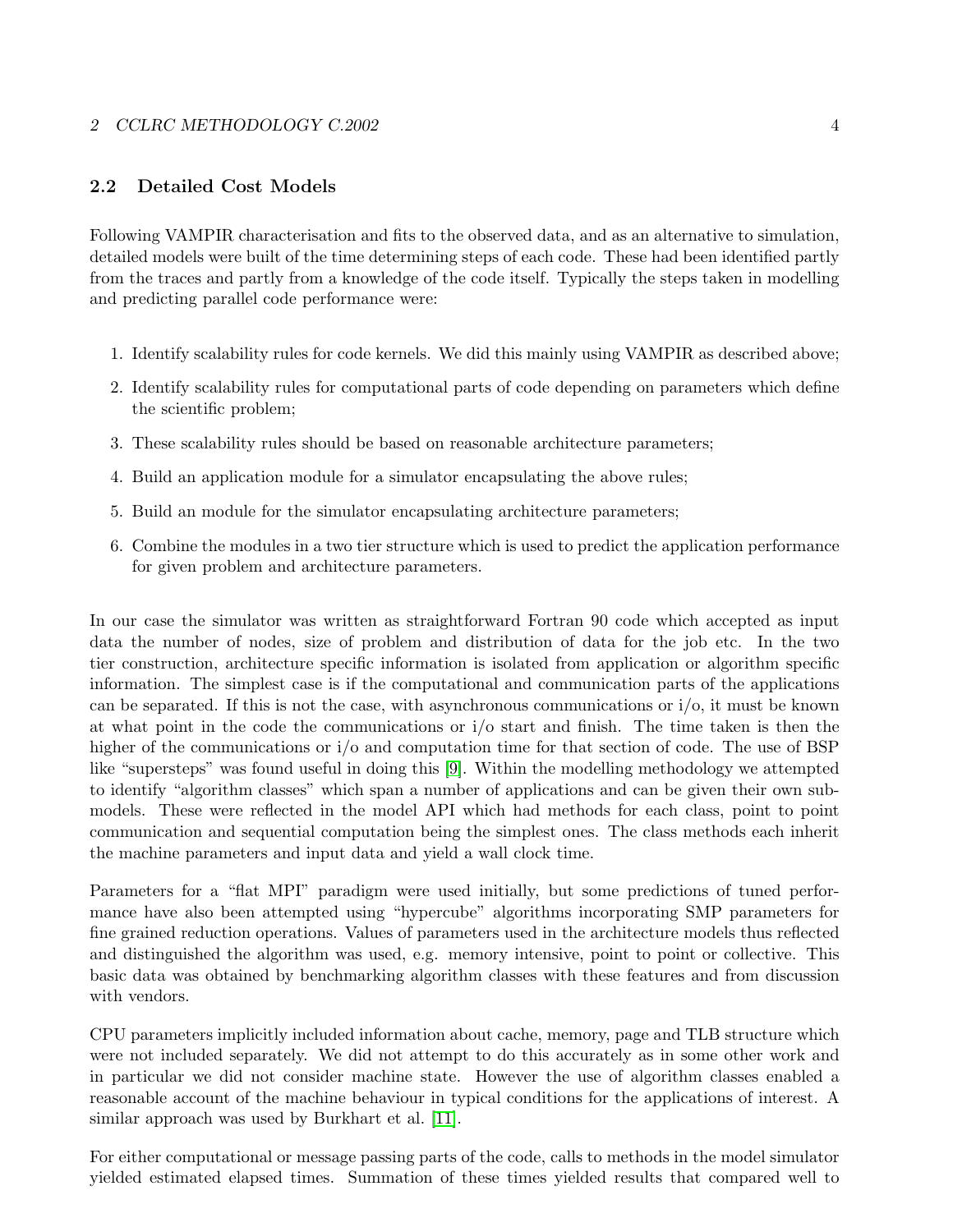#### 3 BARCELONA SUPERCOMPUTING CENTRE 5

measured benchmark performance. However we did not strive for ultimate accuracy, but rather focused on scalability and differentiating between different algorithmic approaches.

The application codes considered using the above methodology were ANGUS, CETEP, and DL POLY [\[6\]](#page-20-1).

# <span id="page-7-0"></span>3 Barcelona Supercomputing Centre

Jesús Labarta is head of the Computer Sciences Department at BSC, and Judit Giménez is leader of the Performance Tools Group. Her group is working on the design of tools to instrument, analyse and predict the behaviour of applications on large parallel systems. Flexibility, simplicity and the appropriate combination of qualitative and quantitative information are some of the issues considered in the design of these tools. Scalability and management of the high volumes of performance data are also two issues that need to be considered to handle long running applications that use hundreds or thousands of processors. The team is also working in the definition of methodologies and procedures that would simplify and facilitate the process of analysis and optimization. See [http://www.bsc.es/](http://www.bsc.es/plantillaF.php?cat_id=52) [plantillaF.php?cat\\_id=52](http://www.bsc.es/plantillaF.php?cat_id=52).

The group currently supports the following.

- Paraver: A very powerful performance visualization and analysis tool based on traces that can be used to analyse any information that is expressed on its input trace format;
- DiMeMas: Simulation tool for the parametric analysis of the behaviour of message passing applications on a configurable parallel platform;
- Instrumentation packages: Set of programs and libraries to generate or translate Paraver and Dimemas traces. We have packages for instrumenting different programming models (MPI, OpenMP, mixed) under different platforms (IBM AIX, Linux, SGI IRIX, HP Alpha) and translators from IBM AIXtrace and LTT formats;
- Utilities: Set of small programs to process Paraver traces to cut, summarise, translate or accumulate the performance data. They can be used independently but they are also integrated within Paraver.

There seems to be little current information available about these tools, so the following notes are taken from our previous work [\[6\]](#page-20-1).

### <span id="page-7-1"></span>3.1 DiMeMas

DiMeMas [\[45\]](#page-23-3) is an execution simulation tool that was for some time commercially available from PALLAS GmbH. There appears to have been no active development of this tool since c.2005. It is however still in use at Barcelona Supercomputer Centre [\[13\]](#page-21-8).

DiMeMas [\[20,](#page-21-3) [33\]](#page-22-4) alleviates the instruction based simulation approach through replay of traces obtained during a run of the application. Evaluation of the context of different machine sizes is supported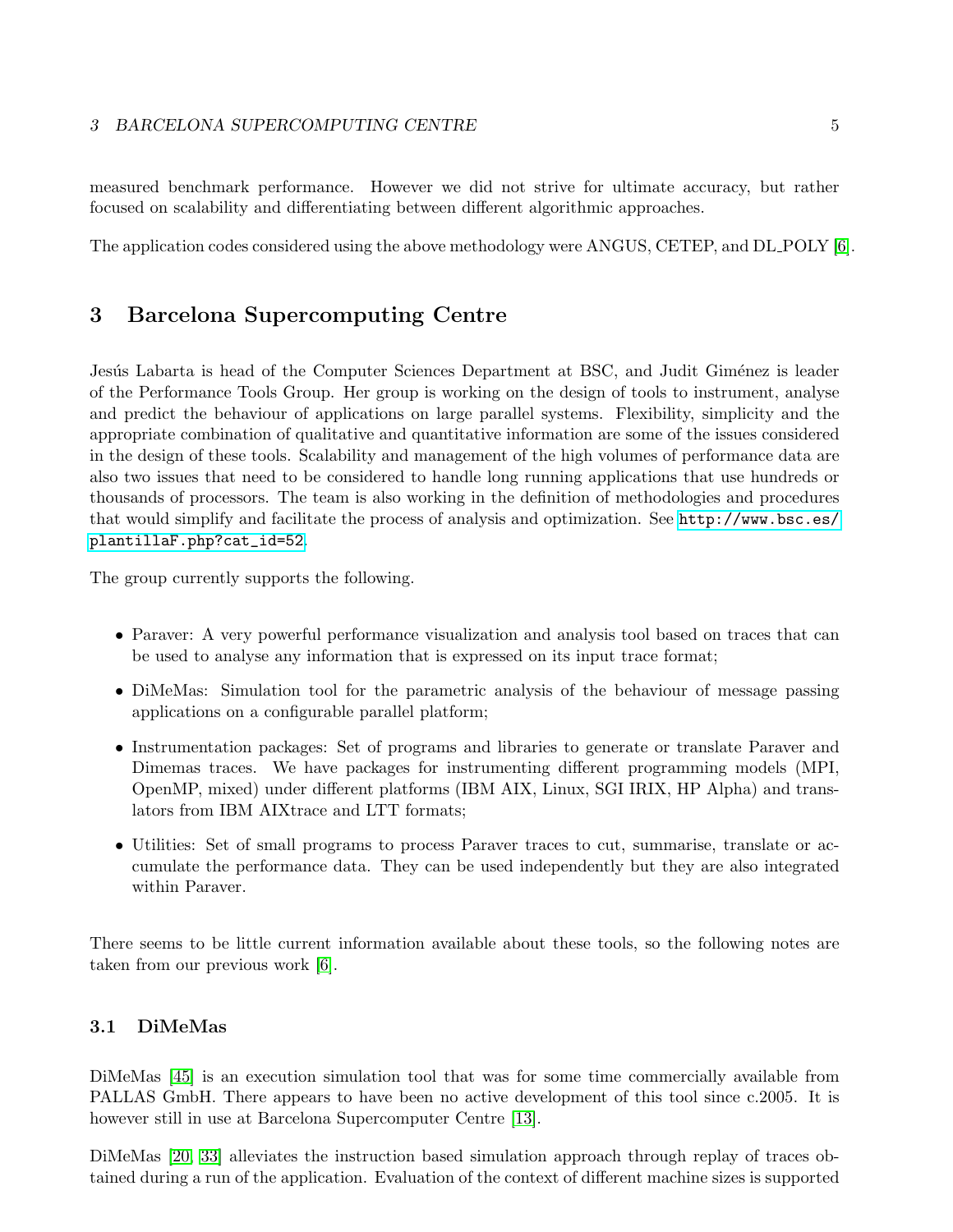#### 3 BARCELONA SUPERCOMPUTING CENTRE 6

through the re-generation of a trace, subject to the user's specification. This approach has been successfully demonstrated on machine sizes of up to 1,000 processing elements. The reliance on traces however acts as an inhibitor to the manual tuning or changing of a performance model, since the code behaviour is implicitly contained within the trace rather than explicitly captured in a user editable abstract model. Editing such a complex structure is non-trivial and the initial creation requires that the code actually be written and run. Modelling led prototyping of algorithms is therefore not possible. The traces employed are also large in size requiring considerable disk space and system memory, placing severe limits on the maximum model size that can be processed on an individual workstation in a feasible time.

#### <span id="page-8-0"></span>3.2 CCLRC work using DiMeMas c.2002

The DiMeMas tool was designed to model MPI programs running on SMP and distributed memory architectures, using a VAMPIR or Paraver trace file produced on p processes to simulate performance on n SMP nodes having p/n processes each. DiMeMas simulation can be usedto add knowledge about what is contained in a trace file because paramenters can be changed to estimate:

- 1. Effect of overlapping computation and communication;
- 2. Effect of contention:
	- Number of links between nodes and network;
	- Number of messages on network;
- 3. Performance on different architectures:
	- Assume uniform cpu scaling;
	- Use known communication parameters;
	- Must have same total number of processors as measured data;
- 4. Simulation of MPI model on SMP architecture:
	- Intra vs. inter node communication parameters can be included;
	- Mapping of tasks to SMP nodes;
- 5. Modified algorithms for collective operations etc. can be tested

We perceived the advantages of the DiMeMas approach, as compared to qualitative latency/ bandwidth models, to be that input parameters can account for the overlapping of computation and communication and contention can be incorporated as arising from a limited number of links between nodes and the network. It can also include a limit to the number of messages active on the network at any time.

Differentiation between intra- and inter-node communication capabilities allows the simulation of MPI models on SMP architectures. It is possible to consider the effects of different mappings of tasks to SMP nodes, and of modified algorithms for collective communications, domain decomposition etc.

In our work, DiMeMas used the trace file produced by VAMPIRtrace which contains information produced using the MPI profiling interface. Since the trace file does not contain information about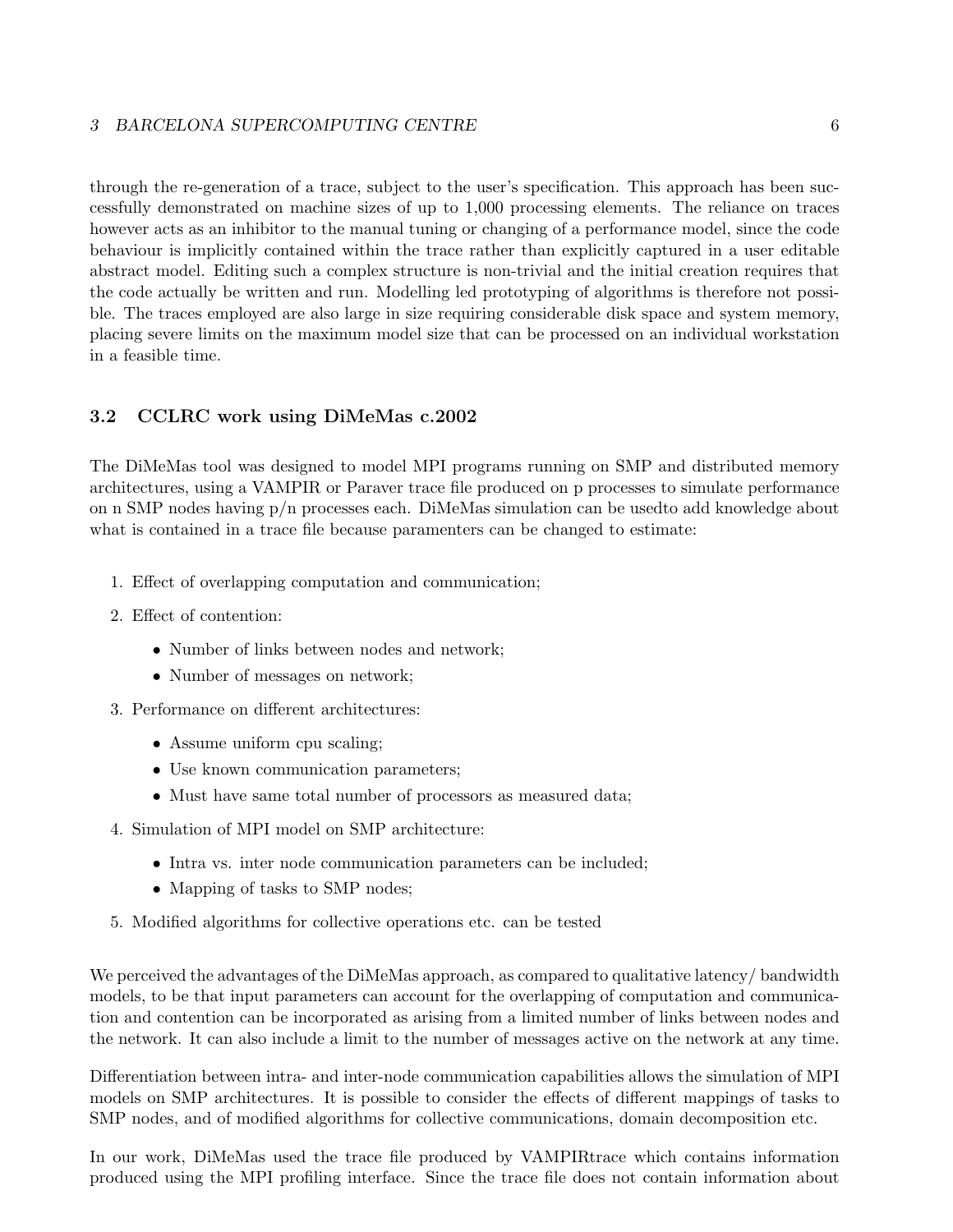#### 4 LANL: LOS ALAMOS NATIONAL LABORATORY 7

the point to point message passing underlying collective operatins (a feature of the MPI profiling procedure) we had to build a separate set of kernels for these operations. The kernels comprised of point to point routines based on a binary spanning tree which could replace the usual MPI library collective operations. Performance of this was compared to the real MPI routines in the applications considered [\[6\]](#page-20-1). We noted that an accurate cpu timer or elapsed timer was needed, which was not then available on every platform.

Inherent disadvantages of DiMeMas (and other similar tools) are:

- 1. There is no extrapolation to different numbers of processors (nodes);
- 2. The simulation is for the same code parameters as the measured tracefile, because there is no built in information about the way the problem scales;
- 3. No scaling information for MPI collective operations;
- 4. The length of time required to collect the necessary trace files and amount of data to be handled;
- 5. Simulates MPI only and cannot predict effects of algorithm changes.

## <span id="page-9-0"></span>4 LANL: Los Alamos National Laboratory

The Performance and Architecture Laboratory (PAL) at Los Alamos National Laboratory uses a parametric approach developed by Darren Kerbyson, formerly at University of Warwick, which expresses the execution time of a application on a machine as a mathematical logPC model [\[29,](#page-22-2) [30,](#page-22-6) [32\]](#page-22-7).

 $T(S, M) = T_{comm}(S, M) + T_{comm}(S, M) + T_{mem}(S, M)$ 

where  $T_{comp}$  is the computation time,  $T_{comm}$  is the communication time, and  $T_{mem}$  is the time spent for memory contention within a multi-processor node. By expressing the performance of the whole program with a such a simple expression structural information, for instance the control flow of the program, is not preserved. This approach may therefore not be suitable for many cases of model based performance evaluation. Paremeters are obtained via measurements on a small system.

In the PAL approach, the development of a workload model is based on a detailed static analysis of the source code of the program, such as counting computation and communication operations. This yields the parameterised mathematical model but requires significant human effort. The machine is not modeled separately. Systems are characterised by a set of parameters such as number of processors per node, number of nodes, number of communication links per node, communication latency and bandwidth and sequential processing speed. These parameters serve as input for the model.

Kerbyson et al. [\[32\]](#page-22-7) report performance prediction results for various systems with average error between 4% and 12%. In the PAL approach, the performance effects of the overlapping of computation and communication phases are not considered. Therefore, models that are built based on PAL may provide accurate results only for the class of programs where this does not significantly affect the overall program performance.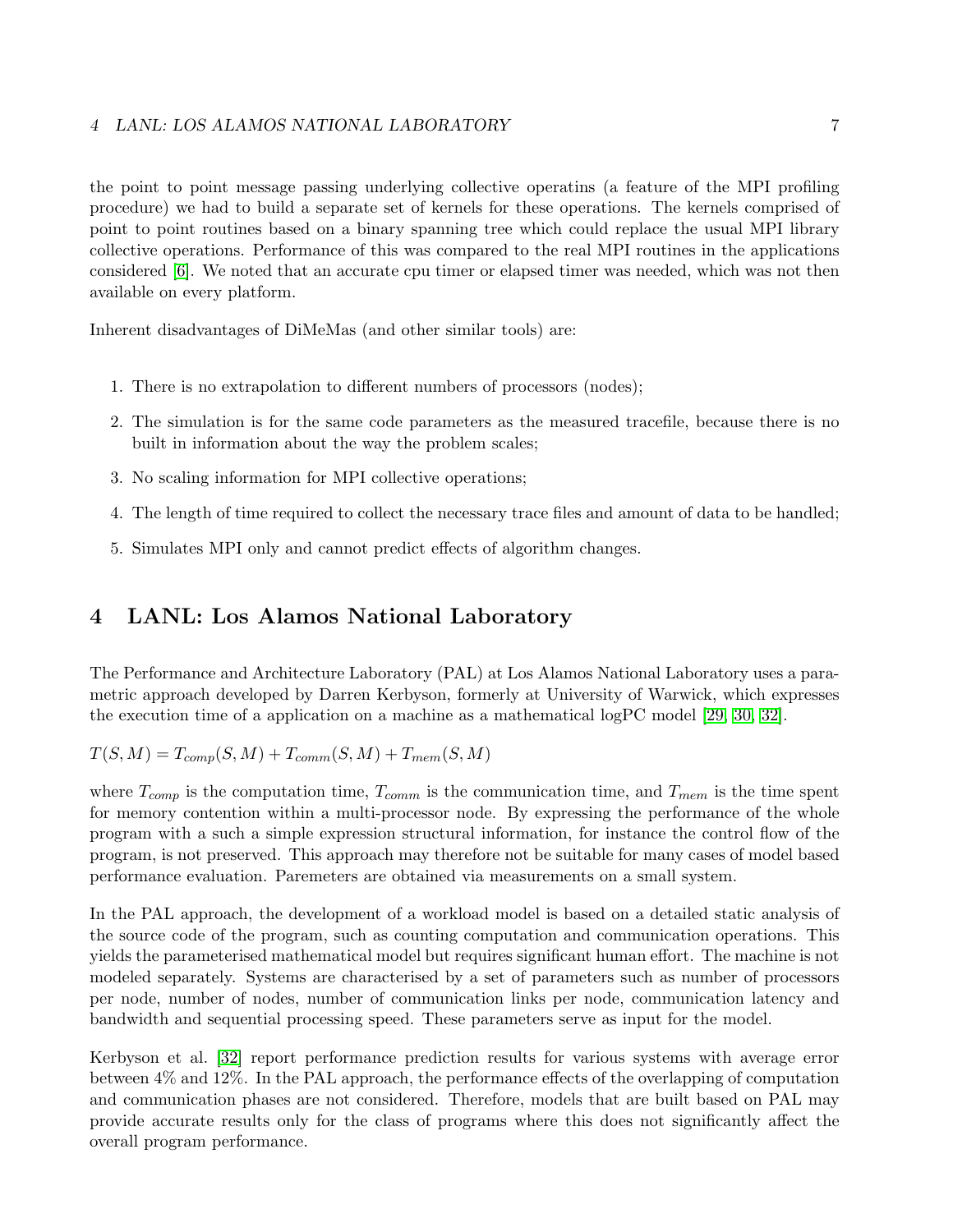### 5 PMAC PRECISION FRAMEWORK 8



Figure 1: PMaC Framework Overview

The methodology has been used to study the SAGE application on ASCI (Accelerated Strategic Computing Initiative) Q system. More recently they have published papers on the performance of applications on Intel Nehalem processors, Sweep3d on IBM/ Sony Cell/BE, buffering in quad core Opteron and Cell/BE and the architecture and performance of the IBM Roadrunner system.

For more information on PAL see <http://www.ccs3.lanl.gov/pal>[.](http://www.ccs3.lanl.gov/pal)

# <span id="page-10-0"></span>5 PMaC Precision Framework

The Performance Modelling and Characterization Group at San Diego Supercomputer Centre is led by Allan Snavely. For more information on PMaC see <http://www.sdsc.edu/pmac>.

The PMaC Prediction Framework is an implementation of an automated prediction model. In this context, a prediction model is a calculable expression that takes as parameters and attributes of application software and target machine hardware plus other factors to compute expected performance, in this case the expected runtime of the application.

The PMaC Framework operates by using the following three elements.

- Machine Profile Characterization of the rates at which a machine can (or is projected to) carry out fundamental operations abstract from any particular application.
- Application Signature Detailed summaries of the fundamental operations carried out by the application independent of any particular machine.
- Convolution Methods Algebraic mappings of the Application Signatures on to the Machine profiles to arrive at a performance prediction.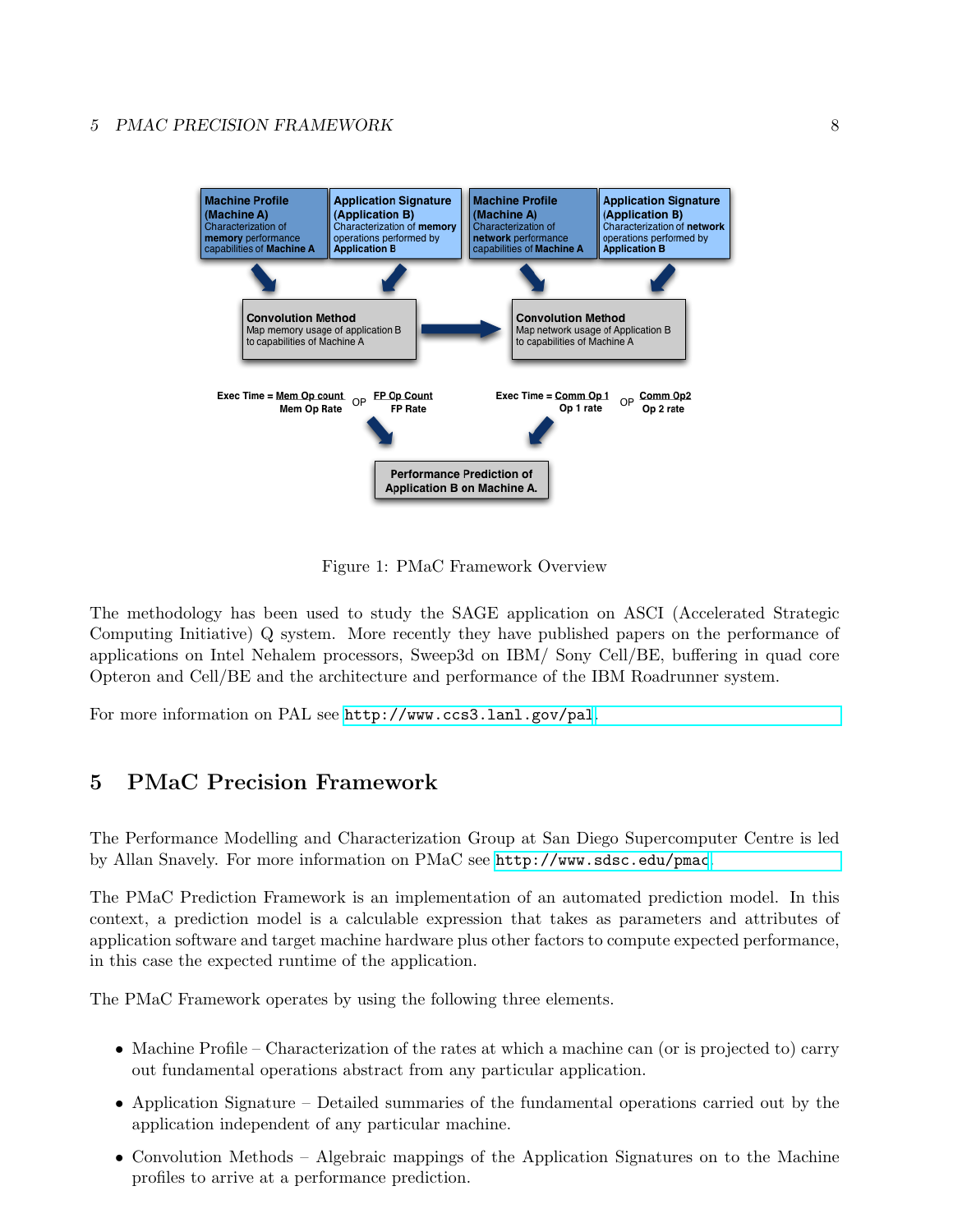#### 5 PMAC PRECISION FRAMEWORK 9

In the PMaC approach, the machine profile is obtained from basic benchmarking of a system's fundamental parameters. In addition to CPU performance, performance of the memory sub-system is measured using PMaC's MultiMAPS benchmark on a single node, see [http://www.sdsc.edu/pmap/](http://www.sdsc.edu/pmap/projects/mmaps.html) [projects/mmaps.html](http://www.sdsc.edu/pmap/projects/mmaps.html). MultiMAPS measures the bandwidth achieved by the machine while retrieving a variety of data sizes using different strides and line sizes. Network performance is measured by a simple MPI ping-pong benchmark run on 2 nodes of the system in various ways.

The application signature is principally based on memory and network operations. Information is obtained by instrumetation and tracing. PMaCinst is a binary re-writer that instruments memory and floating point operations. The memory address stream of those operations is processed on the fly through a cache simulator which is capable of simulating more than 20 different cache structures. The PSiNS tracer is a link time instrumentation tool which captures information about MPI calls. PSiNS combines the minimal features of MPIDTrace and IPM tools. MPI calls are traced using MPIDTrace which is part of the Dimemas project, see Section [3.1.](#page-7-1) MPIDTrace creates an event trace file, which is used by DiMeMas for simulation in one of the convolution steps.

Following this characterisation, two convolution steps are applied. The PMaC Convolver uses the trace results from PMaCinst and the memory profile data to produce an estimated time for the work done on the processor in between communication events on the target machine for that application. PSiNS simulator is similar to Dimemas and uses the estimated time from the PMaC convolver along with MPI call trace produced by different tools (PSiNS tracer, MPIDTrace) to simulate the execution of the application on the target system and emits the execution time as well as significant information on the decompostion of execution time to program components similar to the information given by IPM. DiMeMas can also be use the estimated time from the PMaC convolver along with the event trace produced by MPIDtrace to simulate the full execution time.

The PSiNS tracer and simulator can be obtained here [http://www.sdsc.edu/pmac/projects/psins.](http://www.sdsc.edu/pmac/projects/psins.html) [html](http://www.sdsc.edu/pmac/projects/psins.html).

### <span id="page-11-0"></span>5.1 IPM: Integrated Performance Monitoring

IPM is a portable profiling infrastructure for parallel codes which binds together a number of lightweight instruments, see <http://www.sdsc.edu/pmac/projects/IPM.html>[.](http://www.sdsc.edu/pmac/projects/IPM.html) In this way it can provide a low overhead performance summary of the computation and communication in an application. The amount of detail reported can be selected at run time via environment variables or through a MPI Pcontrol interface. IPM has extremely low overhead, is scalable and easy to use requiring no source code modification.

The current version is in use at NSF, DOE, and DOD HPC centres in the USA. IPM has unique features that make it effective for ongoing monitoring of application performance by system administrators as well as application scientists.

IPM brings together several types of information important to developers and users of parallel HPC codes. The information is gathered in a way that tries to minimize the impact on the running code, maintaining a small fixed memory footprint and using minimal amounts of CPU. When the profile is generated the data from individual tasks is aggregated in a scalable way.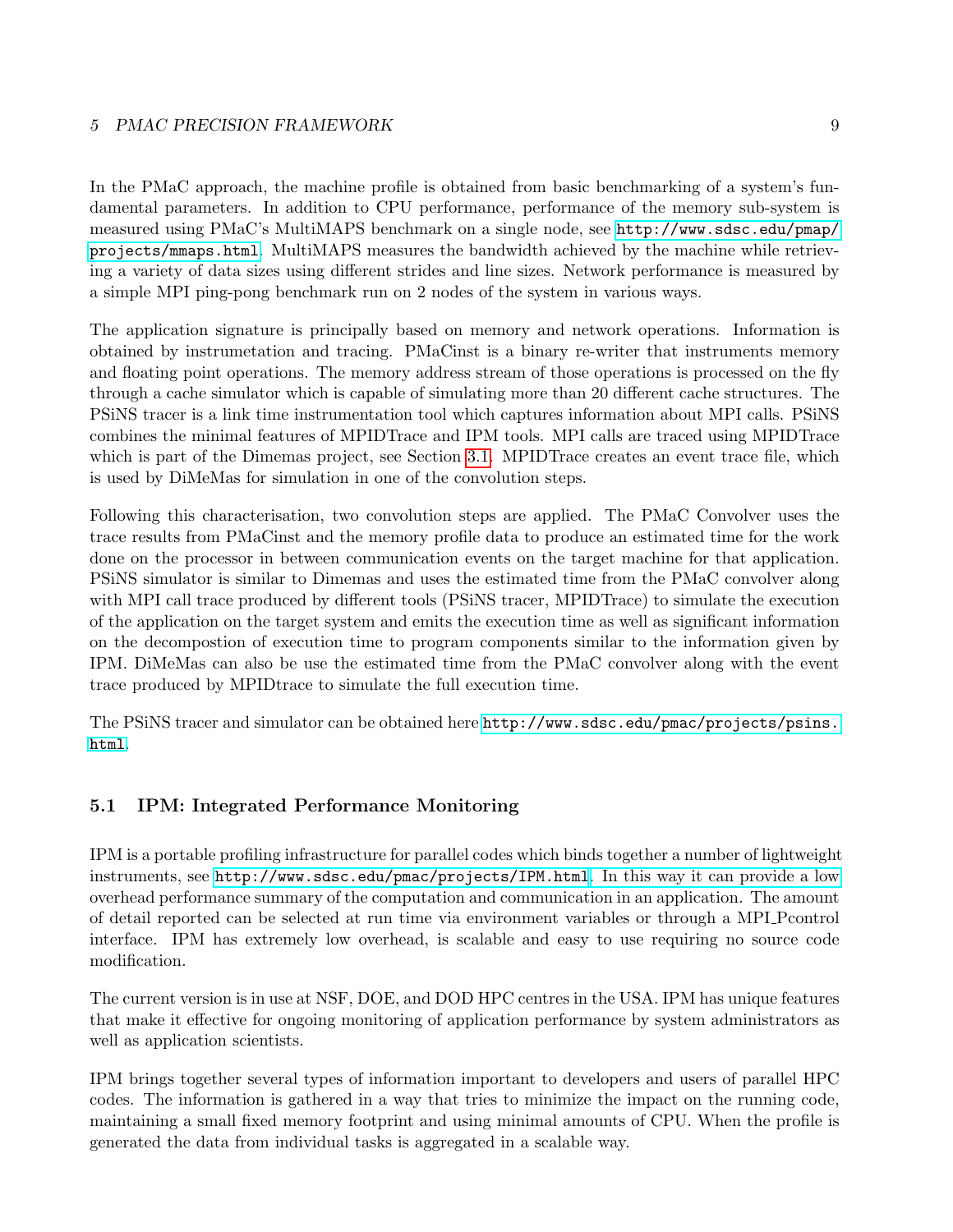The monitors that IPM currently integrates are as follows.

- MPI communication topology and statistics for each MPI call and buffer size;
- HPM PAPI (many) or PMAPI (AIX) performance events;
- Memory wallclock, user and system timings;
- Switch Communication volume and packet loss.

NSF awarded a grant from 2007-2010 for further development of the IPM tools to provide: (1) a tool for capturing program's performance data with special emphasis on low overhead and scalability for up to millions of processors; (2) easy to understand application profiles which capture communication volumes and patterns, processor and memory system counter information, and topology-aware counters from network adapters and switches; (3) a database backend for workload characterisation and comparison of architectures; and (4) support for community driven enhancements through portable, extensible, open source software.

IPM can be obtained from <http://ipm-hpc.sourceforge.net/>.

# <span id="page-12-0"></span>6 POEMS: Performance Oriented End to end Modelling System

The aim of POEMS project [\[1\]](#page-20-3) was to develop an environment for performance modelling of parallel computing systems. The methodology was to use multiple evaluation tools developed by a consortium of researchers from several universities in the USA. The project ran from 1997-2000 and, whilst included for completeness, will not be considered it further.

The system model was composed of component models. POEMS authors stated that each component of the system model could be evaluated by the corresponding evaluation tool – the output of a tool serving as input for the subsequent tool [\[1\]](#page-20-3). In general, the component models may be of different kinds and at different levels of abstraction. It is therefore difficult to see how the output of one evaluation tool may to be interpretable by the subsequent evaluation tool unless very careful design considerations are made.

POEMS devised a graphical "workflow" representation for parallel applications which is based on task graphs. Each node of the task graph may represent a set of parallel tasks. Edges of the task graph may represent data flow or task precedence. However, POEMS did not provide the corresponding tool support for graphical model composition. There was however an automatic task graph generator for High Performance Fortran (HPF) programs [\[2\]](#page-20-5). The tool support was provided by an extended version of the dHPF compiler [\[44\]](#page-23-4).

The automatic development of a machine model was not adequately addressed. The authors claimed that the machine model may be automatically composed from existing components but not all the required components were developed. The processor and memory sub-systems were simulated with the SimpleScalar tool [\[10\]](#page-21-9), the network is simulated based on the Parsec simulation language and the I/O subsystem was simulated with PIOSIM [\[7\]](#page-20-6).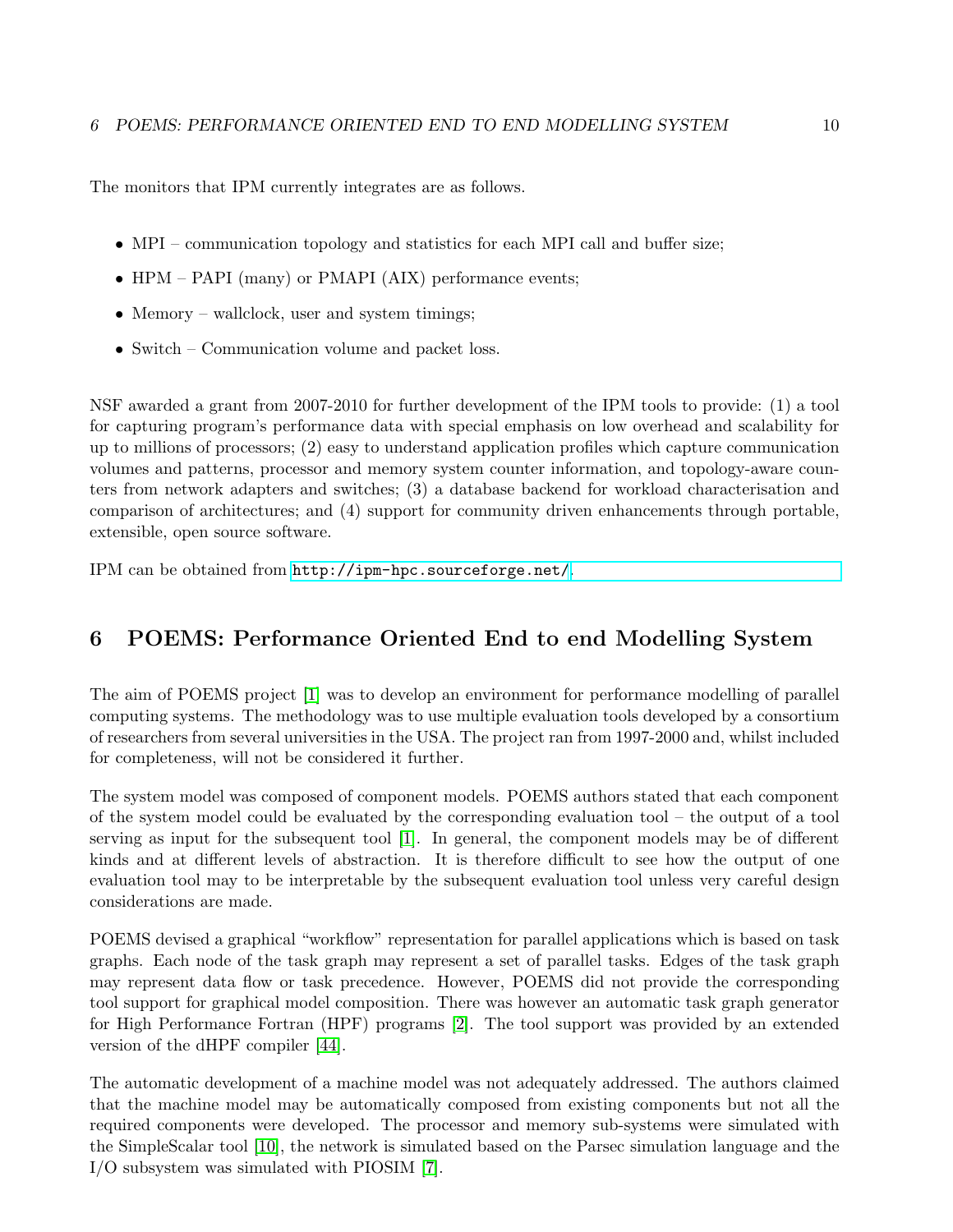For more information on POEMS see [http://pages.cs.wisc.edu/~vernon/poems.publications.](http://pages.cs.wisc.edu/~vernon/poems.publications.html) [html](http://pages.cs.wisc.edu/~vernon/poems.publications.html).

# <span id="page-13-0"></span>7 University of Illinois at Urbana Champaign

POSE: Parallel Object Oriented Simulation Environment [\[41\]](#page-23-0) is a parallel discrete event simulator. POSE is used for simulation of the performance behaviour of applications that are executed on large scale machines such as IBM's BlueGene [\[42\]](#page-23-1).

A detailed simulation of such large machines may require processing and memory resources that are not available on the desktop, therefore, such simulations are themselves executed on multi-processor systems. POSE is implemented on an existing object oriented parallel programming environment based on Charm++  $[28]$ , which is a parallel C++ library. The simulation entities of POSE are represented as Charm++ objects. Each object has a data member for tracking the simulation time and a set of methods for event handling. Typically, sequential discrete event simulators are about ten times faster than parallel discrete event simulators if a single processor machine is used for model evaluation. This is due to the synchronisation and communication overhead of parallel code. If a machine with more than ten processors is available for model evaluation, then the parallel simulator will perform best [\[41\]](#page-23-0).

Based on POSE and Charm++, a specific simulator called BigSim was developed for the BlueGene-L [\[43,](#page-23-5) [42\]](#page-23-1). The machine is modelled as a set of inter-connected nodes, each node may having a set of processing elements. The effort for the development of a detailed machine model that supports execution driven simulation is high. Evaluating different applications may also be time consuming as the user has to restructure the source of the model.

It has not been possible to assess the efficiency of this approach since we were unable to find a comparison of prediction results of BlueGene-L simulator with measurement results on the real BlueGene-L machine.

It is possible to download Charm++ and BigSim from the Web site [\[43\]](#page-23-5) along with examples of modelling the NAMD application.

# <span id="page-13-1"></span>8 Rice University

RSIM: Rice Simulator for ILP Multiprocessors, is a simulator of cache coherent non-uniform memory access (CC-NUMA) shared memory machines [\[47,](#page-23-6) [26\]](#page-22-9). A distinguishing feature of RSIM is the ability to simulate processors that use instruction level parallelism (ILP).

RSIM currently supports SPARC processors. Input for the RSIM simulator can be applications that are compiled and linked (i.e. executables) on SPARC/ Solaris systems. The application therefore has to exist and be compiled which makes this approach un-suitale for algorithm design. During the simulation, RSIM interprets the executable of the program and provides as output the number of executed cycles, and statistics on the utilization of components of the machine.

RSIM comprises a detailed cycle level machine model that allows the analysis of the performance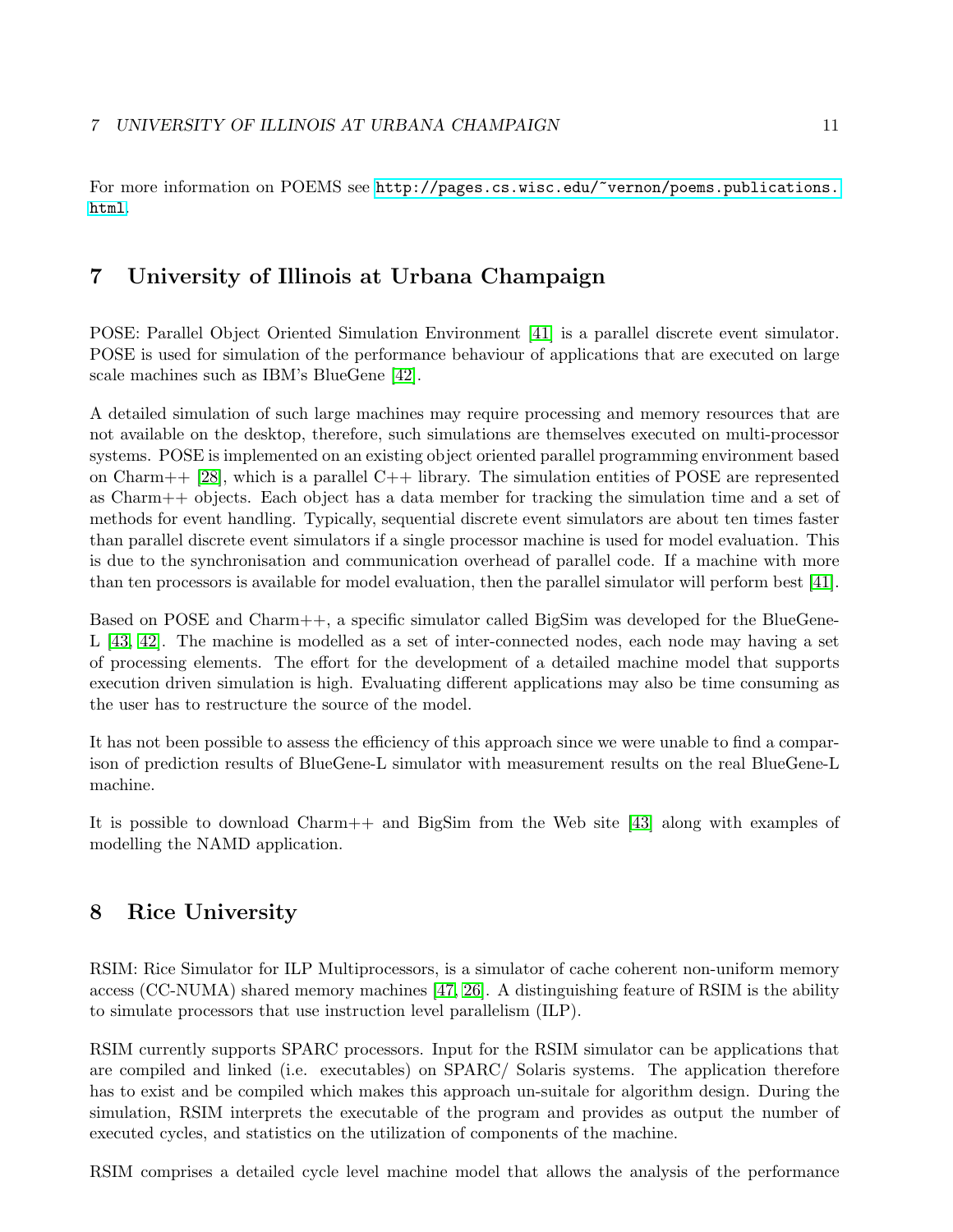effects of architectural parameters. The main components of the machine model include processors, the memory hierarchy (L1 cache, L2 cache, local and remote memory), and the interconnection network. Because of this detailed level of simulation RSIM execution is several thousands times slower than the program execution on the real machine, so it is not suitable for evaluation of various designs of real world applications.

It may be possible to adapt the Rice simulator to use with CC-NUMA system on offer from vendors such as SGI, although its utility for large scale applications is questionable for the above reason.

## <span id="page-14-0"></span>9 SDSA; Science Driven System Architecture

This is a project of the SDSA Group at NERSC aimed at ensuring the appropriate procurement of future computer systems and efficient utilisation of existing ones. They use a combination of performance modelling based on a convolution of measured system and application charateristics and full workload analysis. The NERSC application workload is encapsulated in the Sustained System Performance (SSP) benchmark, see <http://www.nersc.gov/projects/SDSA/software/?benchmark=ssp>.

System information is gathered using IPM, see Section [5.](#page-10-0)

For more information on SDSA see <http://www.nersc.gov/projects/SDSA>.

### <span id="page-14-1"></span>10 University of Vienna

Performance Prophet (PP) [\[46,](#page-23-7) [37\]](#page-22-5) is a tool for performance modelling and prediction of parallel and distributed computing systems. It provides a GUI, which simplifies the tasks of specification and modification of the performance model. The user specifies the model graphically using the Unified Modelling Language (UML) [\[36\]](#page-22-10). PP then automatically transforms the model from UML to  $C++$ and evaluates it by simulation.

Because it is easy to change the model, PP is suitable for exploring a large set of possible application versions or numerical algorithms. This rapid evaluation capability of PP is due to a methodology that involves model simplification and the combination of mathematical modeling with discrete event simulation. The aim is to combine the model evaluation efficiency of mathematical performance models with the structure awareness of simulation models. The behaviour of the whole computing system is divided into action states and waiting states. Mathematical modelling is used for the performance behaviour of action states, whereas the performance behaviour of waiting states is simulated.

The machine model, in this case for clusters of SMPs, is composed automatically based on user specified parameters such as the number of nodes and the number of processors per node.

PP thus uses a hybrid approach to simplify a detailed model that combines simulation and analytical techniques to reduce the time needed to evaluate the model. Its authors [\[37\]](#page-22-5) have assessed the accuracy by modelling and simulating a real world materials science application that comprises about 15,000 lines of code. The average prediction error was about 7%.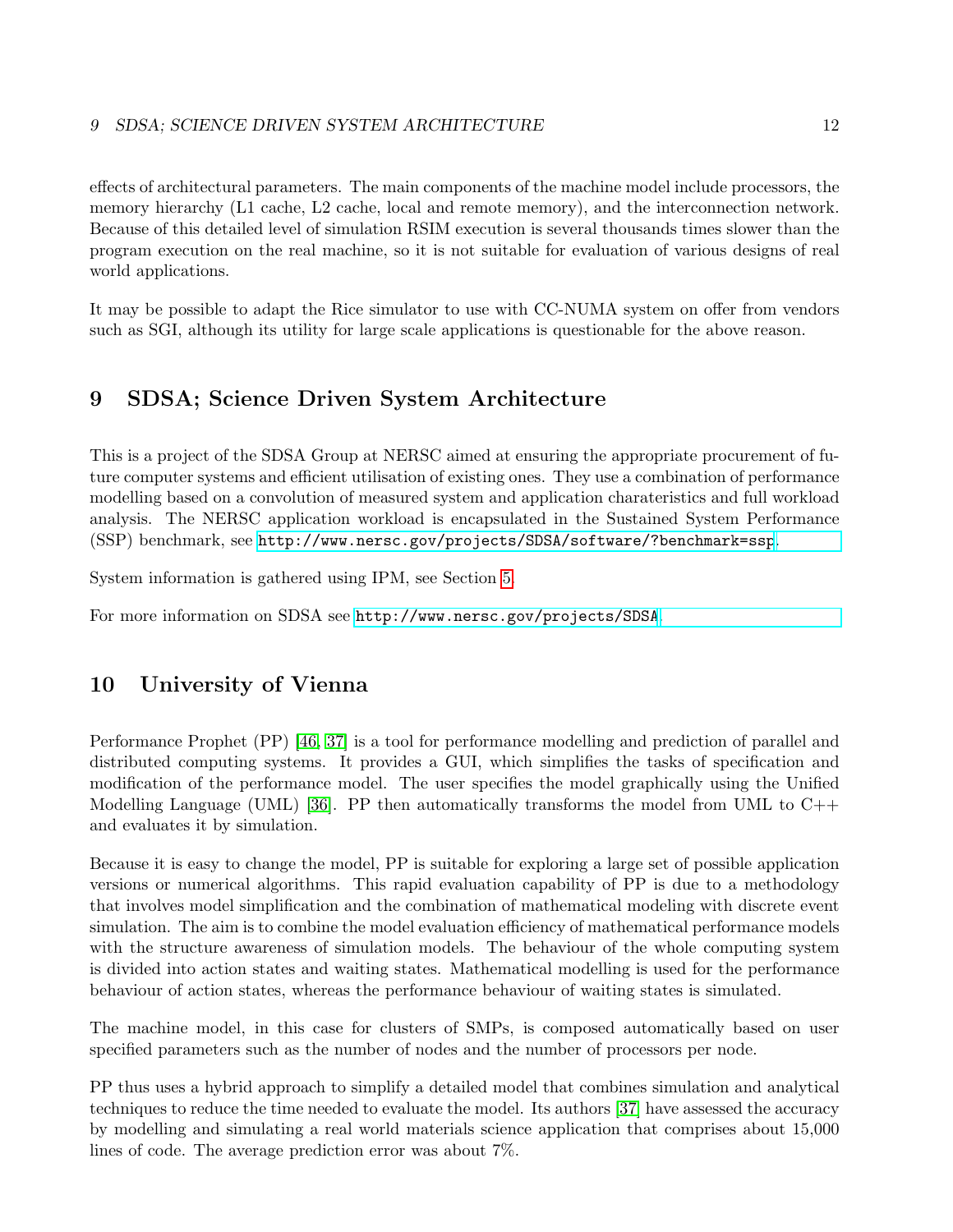

Figure 2: Performance Prophet Architecture

The Teuta graphical editor is used for the UML based modelling of parallel applications and Grid workflow applications in Performance Prophet.

At present Teuta supports the following types of UML diagrams: Activity, Collaboration, Deployment, and Class. Its features include:

- Model checking;
- Model traversing;
- Easy to extend with new types of UML diagrams and modeling elements;
- Generation of multiple model representations;
- XML based configuration (menus, toolbars, ..);
- Platform independent, requires Java programming language, J2SE 1.5.

A version of Teuta is distributed free of charge for educational and research purposes, see [http://www.](http://www.par.univie.ac.at/project/prophet/node4.html) [par.univie.ac.at/project/prophet/node4.html](http://www.par.univie.ac.at/project/prophet/node4.html). This version is suitable for modelling parallel, but not Grid applications.

# <span id="page-15-0"></span>11 University of Warwick

### <span id="page-15-1"></span>11.1 PACE: Performance Analysis and Characterisation Environment

PACE [\[35,](#page-22-3) [12\]](#page-21-2), developed by the High Performance Systems Group at the University of Warwick, is a performance prediction system that provides quantitative data concerning the performance of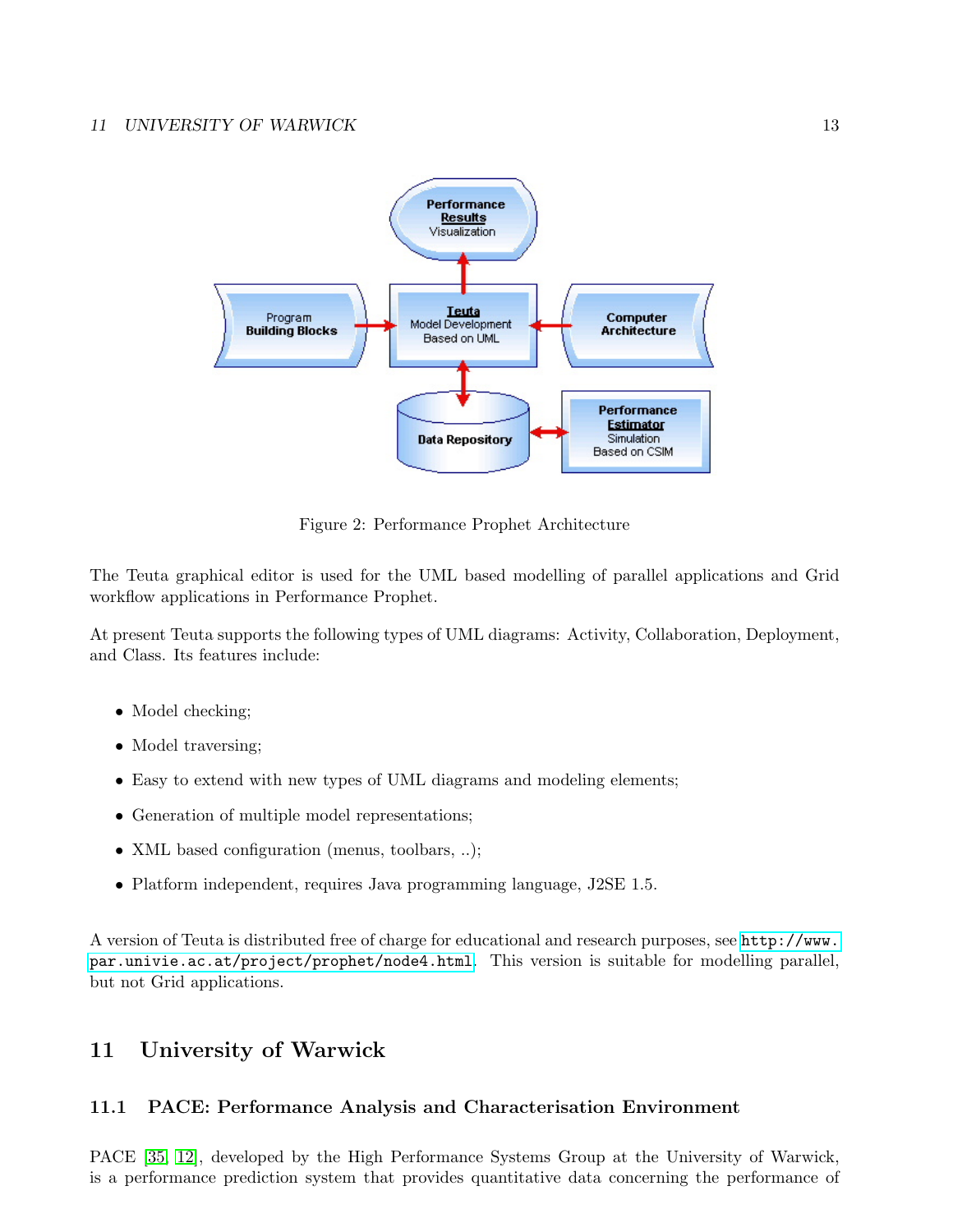

Figure 3: Teuta Graphical User Interface

applications running on high performance parallel and distributed computing systems. The system works by characterising the application and the underlying hardware on which the application is to be run, and combining the resulting models to derive predictive execution data. PACE claims to provide the capability for the rapid calculation of performance estimates without sacrificing performance accuracy. PACE offers a mechanism for evaluating performance scenarios, for example the scaling effect of increasing the number of processors, and the impact of modifying the mapping strategies (of process to processor) and underlying computational algorithms [?].

Details of the PACE toolkit can be seen in Fig. 1. An important feature of the design is that the application and resource modelling are separated and there are independent tools for each.

The PACE application tools provide a means to capture the performance aspects of an application and its parallelisation strategy. Static source code analysis forms the basis of this process, drawing on the control flow of the application, the frequency at which operations are performed, and the communication structure. The resulting performance specification language (PSL) scripts can be compiled to an application model. Although a large part of this process is automated, users can modify the performance scripts to account for data dependent parameters and also utilise previously generated scripts stored in an object library.

The capabilities of the available computing resources are modelled by the PACE resource tools. These tools use a hardware modelling and configuration language (HMCL) to define the performance of the underlying hardware. The resource tools also contain a number of benchmarking programs that allow the performance of the CPU, network and memory components of a variety of hardware platforms to be measured and modelled. The HMCL scripts thus provide a resource model for each hardware component in the system. These models are static and, once a model has been created for a particular hardware, it can be archived and reused.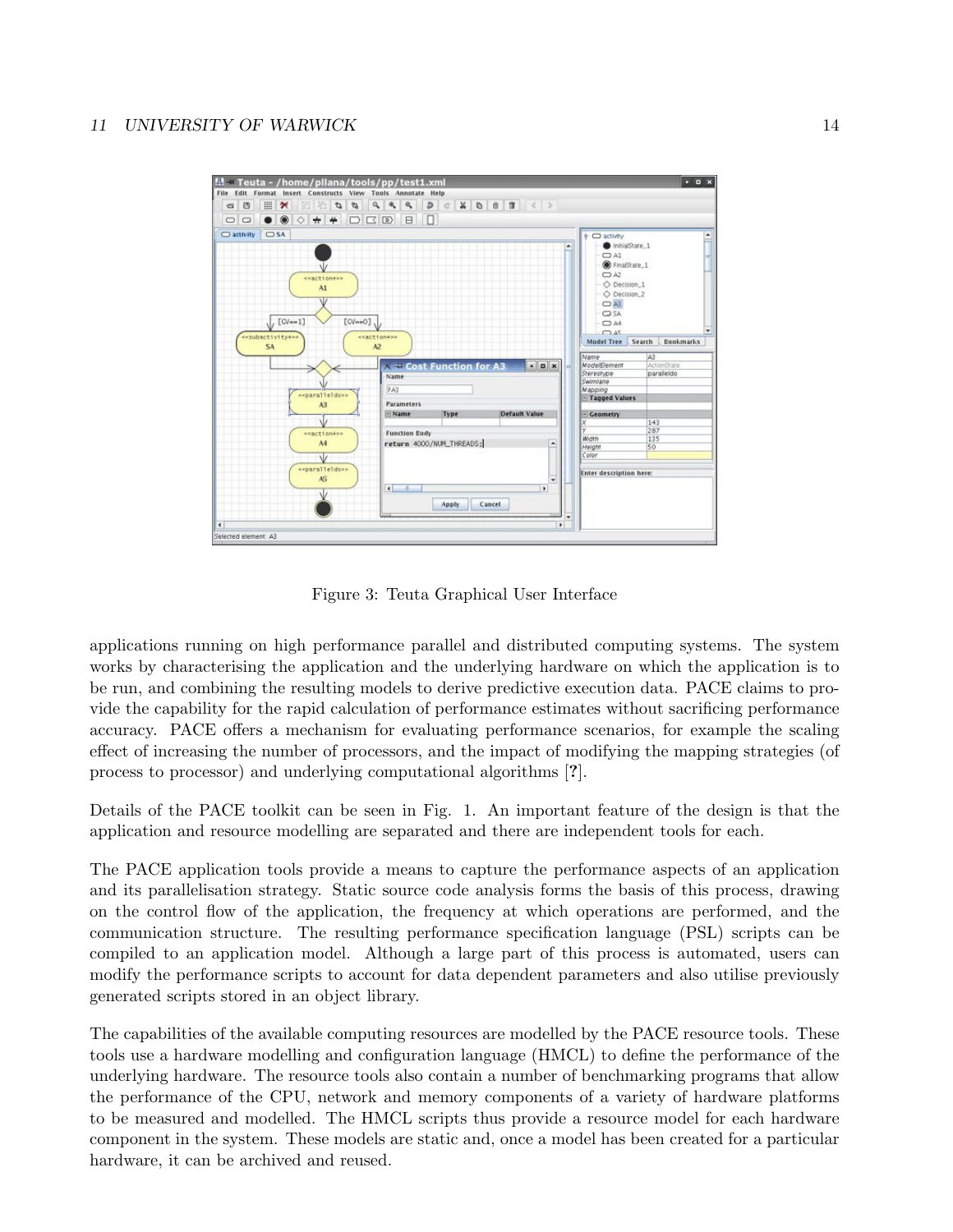Once the application and hardware models have been generated, they can be evaluated using the PACE evaluation engine. Using PACE the following studies can be performed: evaluation of time predictions for different systems, mapping strategies and algorithms; exploration of the scalability of the application and resources; predction of system resource usage, network, computation, idle time, etc.; and generation of predictive traces through the use of standard visualisation tools.

The capabilities of PACE have been validated using ASCI high performance demonstrator applications [?, ?]. The toolkit provides a good level of predictive accuracy, with an approximate 5% average error, and the evaluation process typically completes in a matter of seconds on a desktop PC.

[Fig.1. An outline of the PACE system including the application and resource modelling componentsa nd the parametric evaluation engine which combines the two.]

PACE has been used in a number of other high performance settings; these include the performance optimisation of financial applications, real time performance analysis and application steering and the predictive performance and scalability modelling of the Sweep3D application. This work is different from previous research of the group, in that the data predicted by PACE is integrated in and applied to a dynamic workload steering environment. To enable such an application, new techniques have been devised that allow PACE performance data to be generated, published and queried in real time.

### <span id="page-17-0"></span>11.2 WARPP: Warwick Performance Prediction Toolkit

WARPP, the WARwick Performance Prediction Toolkit Simulator, is a prototype semi-automatic performance prediction environment which supports the exploration and analysis of an application's performance on machines consisting of thousands of processing elements. It was designed to support the automated generation of performance models [\[21\]](#page-21-4).

WARPP builds upon the PACE toolkit described above and is now a Java application available for free download from <http://www2.warwick.ac.uk/fac/sci/dcs/people/research/csrcbc/research/wppt>[.](http://www2.warwick.ac.uk/fac/sci/dcs/people/research/csrcbc/research/wppt) The tools have been used again to model the Sweep3D benchmark application, the NAS Parallel Benchmark Suite and several larger scientific MPI applications. WARPP employs discrete event simulation to model code runtimes and behaviour on large supercomputing resources containing tens of thousands of processors. The authors claim accuracies of greater than 90%.

The results obtained from the WARPP toolkit are currently being written up for a series of publications [\[21\]](#page-21-4). In addition, the Warwick group is developing new profiling tools as well as automated code analysis environments which will be integrated into the toolkit in the future.

#### <span id="page-17-1"></span>11.2.1 WARPP Modelling Process

The WARPP toolkit combines work from multiple research projects and includes an automated code analyser, code instrumentation facilities, process/ wall time profilers and an aggressive out of order, discrete event simulator.

The WARPP modelling process features three distinct stages (shown in grey in the Figure [4\)](#page-18-1). The first, source code instrumentation, is completed via automated code analysis tools. Each basic block within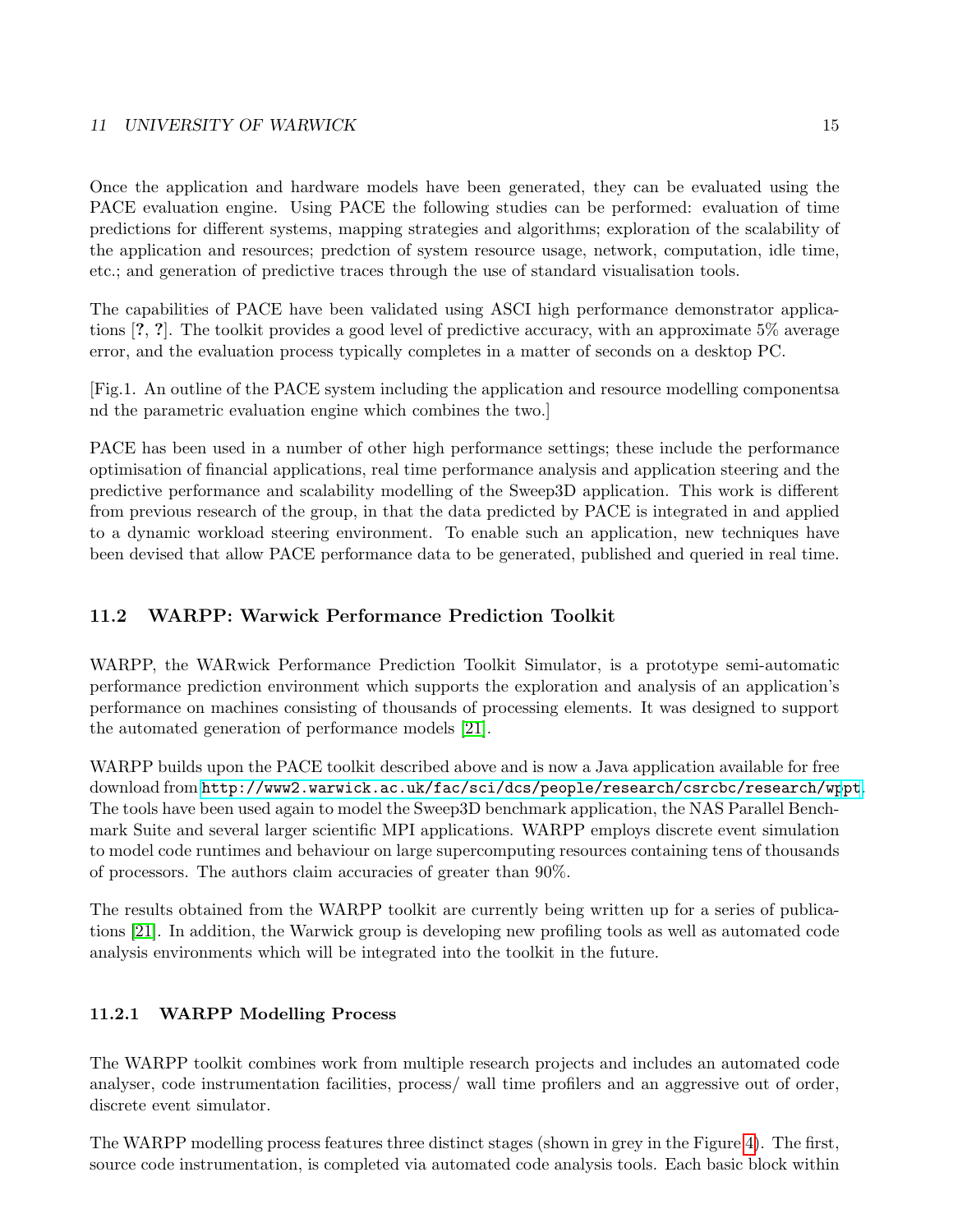

<span id="page-18-1"></span>Figure 4: WARPP Modelling Process

the application source code is identified and instrumented with a start and stop timer for each entry and exit point respectively. The output of these timing statements forms the basis for simulating the computational time required by each basic block. The second stage, machine benchmarking, involves executing the instrumented version of the application along with a reliable MPI benchmarking utility (e.g. Intel MPI Benchmark Utility/ MPPTest) on the target architecture. A filesystem i/o benchmark might also be required. The output of these benchmarks which is a series of computational and communication timings are analysed to produce input to the simulator. The third stage simulates application control flow attributing respective timings to each basic block and i/o operations including MPI.

#### <span id="page-18-0"></span>11.2.2 WARPP Simulator

Simulation in WARPP requires four inputs: (i) a simulation script capturing the control flow and event structure of the application; (ii) a set of "global" values which capture the respective timing of each computational event; (iii) the machine's network model; and (iv) an i/o model.

The discrete event simulator is written in Java to aid portability and ensure that results are repeatable between runs and installations. The simulator executs a set of "virtual processors", each being an abstract representation of a physical processing element. During execution of the model script, control swaps between one of the virtual processors and handlers in the simulator which process the events being generated. The virtual processor executes the control flow of the model, halting when an event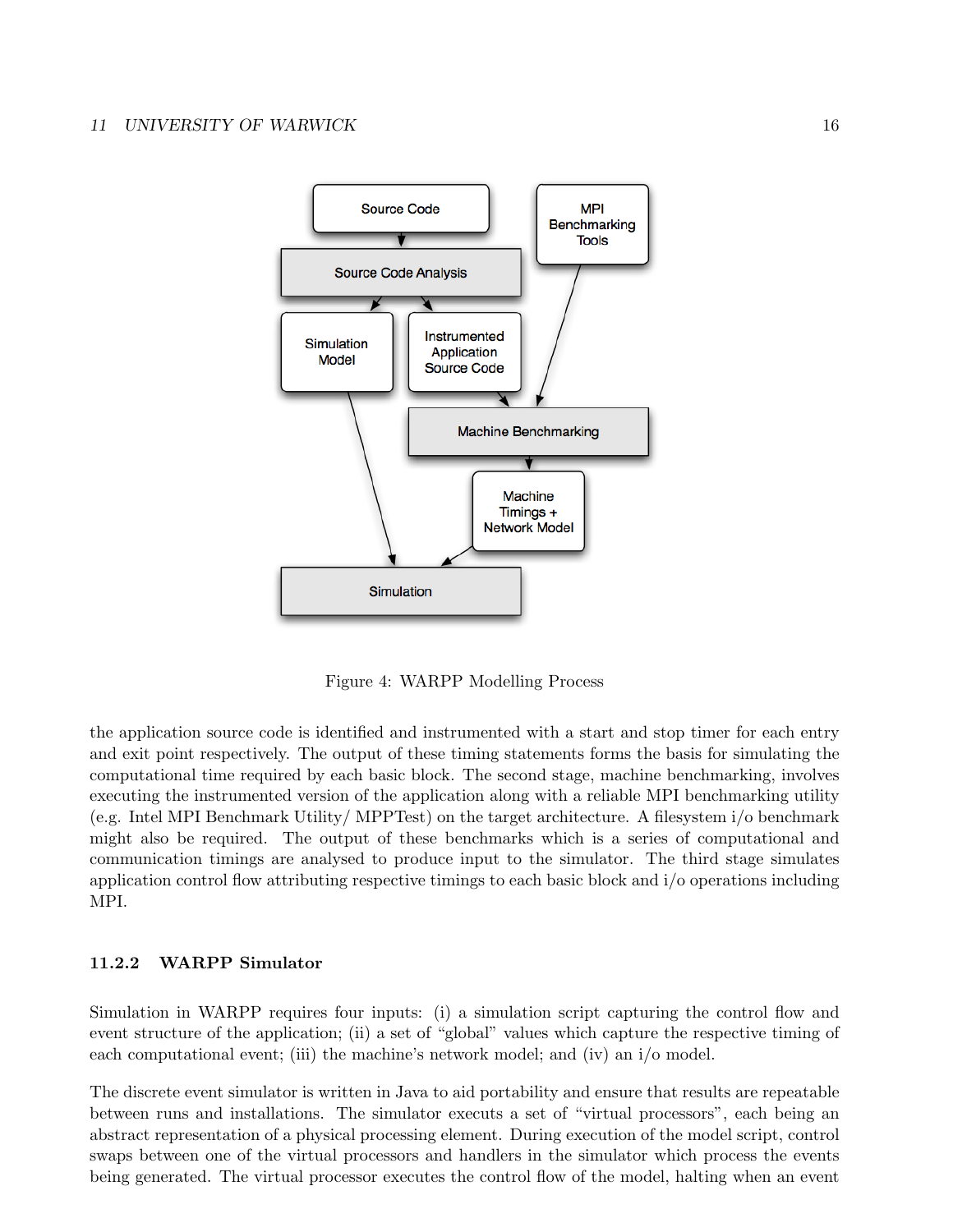is reached and passing control back to the simulator. Special handlers are responsible for processing i/o and network communications. These check that both sender and receiver has posted event details (i.e. message size, tag, etc.) and that these agree. The communication time is computed from the message transmission time on the branch of network identified from the machine's topology map. The simulator can stall virtual processors for which the communication events are not ready, and records the waiting time.

# <span id="page-19-0"></span>12 Performance Analysis Tools

These tools analyse rather than model performance and are mostly based on execution traces. Most of this information was taken from the SciDac-3 PERI Web site [http://www.peri-scidac.org/perci/](http://www.peri-scidac.org/perci/tools) [tools](http://www.peri-scidac.org/perci/tools). Many of these tools can be used during the application model building phase described above.

#### Paradyn and DynInst:

- HPCToolkit: An open source suite of multi-platform tools for profile based performance analysis of applications. <http://www.hipersoft.rice.edu/hpctoolkit/>
- IPM: Integrated Performance Monitoring, a low overhead infrastructure combining several instruments as described in Section [5.](#page-10-0) See <http://ipm-hpc.sourceforge.net/>
- KOJAK: A trace based performance analysis tool for parallel applications supporting MPI, OpenMP, SHMEM, and combinations thereof. Includes instrumentation, post-processing of performance data and result presentation. <http://icl.cs.utk.edu/kojak/>
- mpiP: A lightweight profiling library for MPI applications. [http://sourceforge.net/projects/](http://sourceforge.net/projects/mpip) [mpip](http://sourceforge.net/projects/mpip)
- PAPI: Performance Application Programming Interface provides a cross platform interface to the hardware performance counters found in most modern microprocessors. [http://icl.cs.utk.](http://icl.cs.utk.edu/papi/) [edu/papi/](http://icl.cs.utk.edu/papi/)
- Paraver: A very powerful performance visualization and analysis tool based on traces that can be used to analyse any information that is expressed on its input trace format. [http://www.bsc.](http://www.bsc.es/plantillaF.php?cat_id=52) [es/plantillaF.php?cat\\_id=52](http://www.bsc.es/plantillaF.php?cat_id=52)
- **PDT:** Program Database Toolkit a framework for analysing source code written in several programming languages and for making rich program knowledge accessible to developers of static and dynamic analysis tools. <http://www.cs.uoregon.edu/research/pdt>
- SvPablo: A graphical performance analysis environment for performance tuning and visualization. Supports both interactive and automatic source code instrumentation. [http://www.renci.org/](http://www.renci.org/projects/pablo.php) [projects/pablo.php](http://www.renci.org/projects/pablo.php)
- TAU: A portable profiling and tracing toolkit for performance analysis of parallel programs written in Fortran, C, C++, Java and Python. <http://www.cs.uoregon.edu/research/tau>
- VAMPIR: Visualisation and Analysis of MPI Resources a commercial post-mortem trace visualisation tool. <http://www.vampir.eu>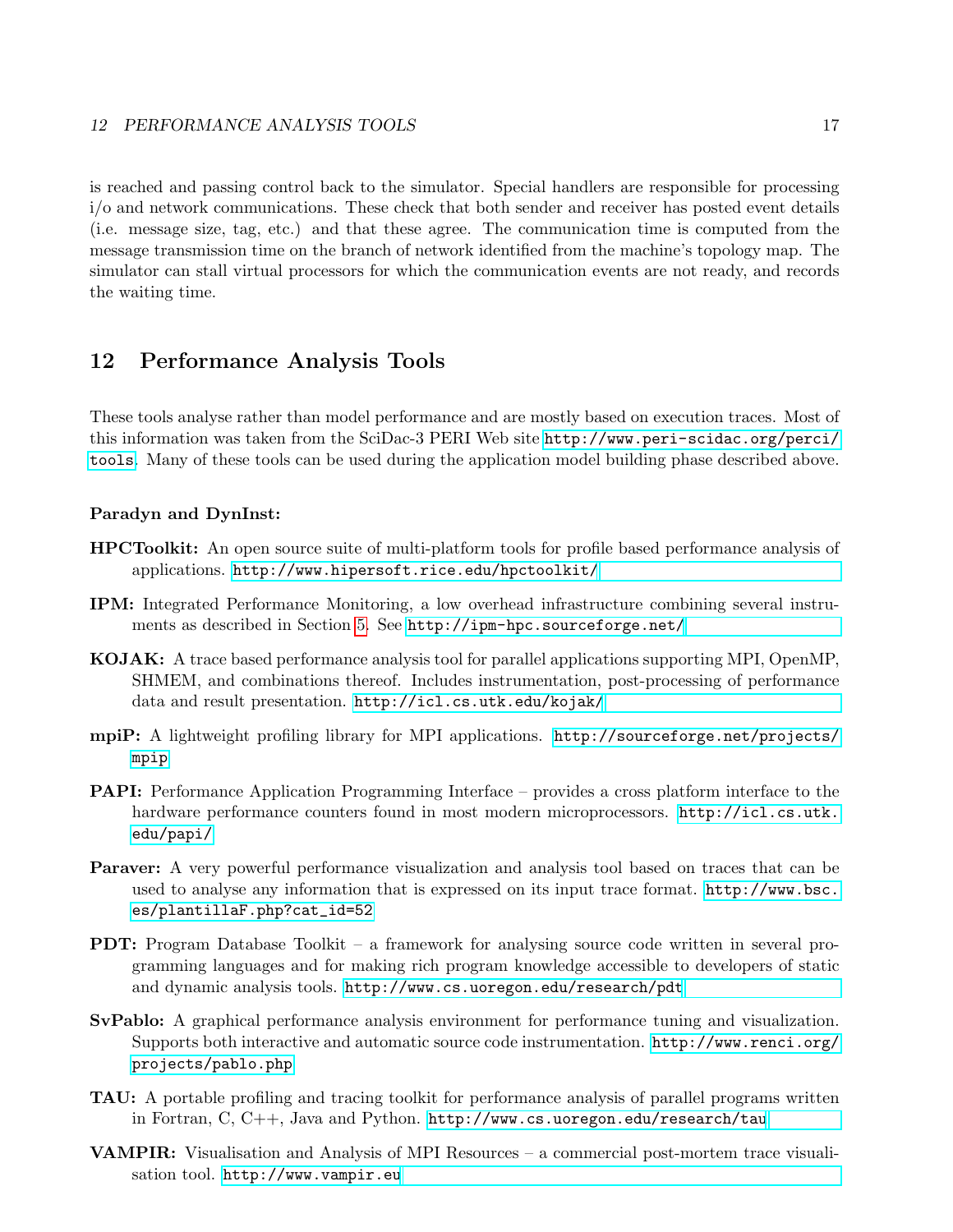## <span id="page-20-0"></span>13 Conclusions

Most approaches for performance modelling and prediction of parallel and distributed applications are currently of limited use to support performance oriented software engineering and computational science for the following reasons: (1) the use of a notation that is not based on widely accepted standards; and (2) the requirement that the software engineer has a thorough understanding of the underlying performance modelling technique. Some approaches aim to bridge this gap between the performance modeling and the software engineering by incorporating UML [\[36\]](#page-22-10).

Few approaches are able to cope with anything more than small programs such as matrix vector multiplication. There are several reasons for this lack of scalability: (1) a very complex code analysis is used during the workload modelling that does not scale up to the size and complexity of real world applications; (2) a detailed machine model is used that is so slow that makes the simulation of such applications intractable; or (3) the simulator requires very large resources, typically memory, that may not be available. Some approaches have addressed this issue by using model simplification techniques, combination of mathematical modelling with discrete event simulation, using a simple machine simulation model or a parallelisation of the simulator.

Based on the above survey we have chosen the following tools for further evaluation: Performance Prophet; POSE; WARPP.

# References

- <span id="page-20-3"></span>[1] V. Adve, R. Bagrodia, J. Browne, E. Deelman, A. Dubeb, E. Houstis, J. Rice, R. Sakellariou, D. Sundaram-Stukel, P. Teller and M. Vernon POEMS: End-to-end Performance Design of Large Parallel Adaptive Computational Systems Software Engineering 26:11 (2000) 1027-48
- <span id="page-20-5"></span>[2] V. Adve, R. Bagrodia, E. Deelman, T. Phan and R. Sakellariou Compiler-Supported Simulation of Highly Scalable Parallel Applications Proc. SC'99 (ACM, Portland, 1999)
- <span id="page-20-2"></span>[3] A. Alexandrov, M. Ionescu, K. Schauser and C. Scheiman LogGP: Incorporating Long Messages into the LogP Model for Parallel Computation J. Parallel and Distributed Computing 44:1 (1997) 71-9
- [4] R. Aversa, B. di Martino, M. Rak, S. Venticinque and U. Villano Performance Prediction through Simulation of a Hybrid MPI/ OpenMP Application Parallel Computing 31 (2005) 1013-33
- <span id="page-20-4"></span>[5] R.J. Allan, R.R. Ward and M.C. Goodman Survey of Parallel Performance Tools and Debuggers Technical Report (CLRC Daresbury Laboratory, 1999)
- <span id="page-20-1"></span>[6] R.J. Allan, M.F. Guest, P. Sherwood, I.J. Bush, A.G. Sunderland, Y.F. Hu and K. Maguire Parallel Application Software on High Performance Computers. Performance Modelling for Optimisation of Whole Codes and Dependencies on Parallel Computer Architectural Parameters Technical Report (UK HPCI Initiative, April 2002)
- <span id="page-20-6"></span>[7] R. Bagrodia, S. Docy and A. Kahn Parallel Simulation of Parallel File Systems and I/O Programs Proc. SuperComputing'97 (ACM, San Jose, 1997)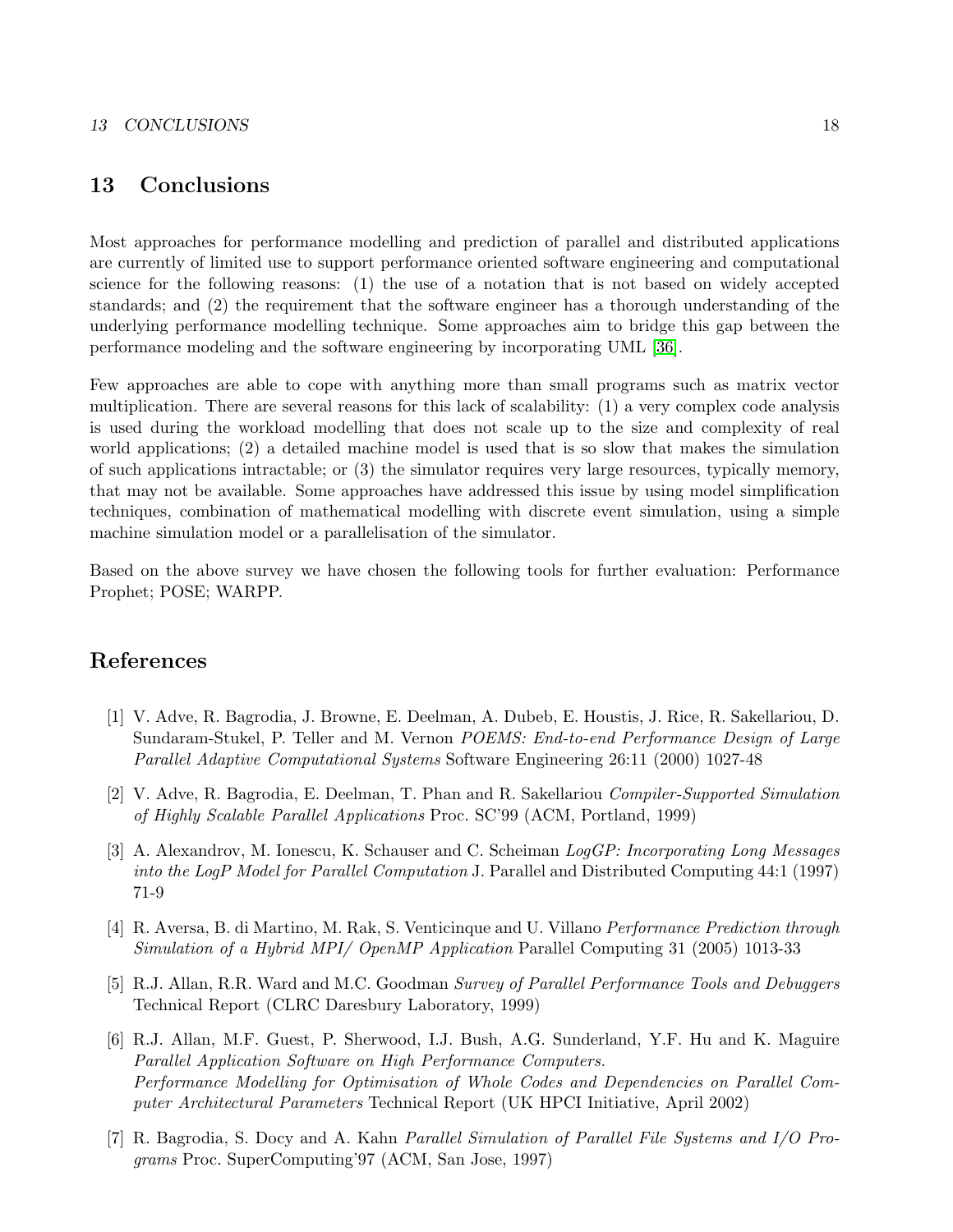- [8] R. Bagrodia, E. Deeljman, S. Docy, T. Phan Performance Prediction of Large Parallel Applications using Parallel Simulations ACM Sigplan Notices 34 (1999) 151-62
- <span id="page-21-6"></span>[9] Rob H. Bisseling Parallel Scientific Computation: A Structured Approach using BSP and MPI (Oxford University Press, March 2004) 324pp. ISBN 0-19-852939-2
- <span id="page-21-9"></span>[10] D. Burger and T. Austin The SimpleScalar Tool Set, Version 2.0 Technical Report CS-TR-1997- 1342 (University of Wisconsin-Madison, 1997)
- <span id="page-21-7"></span>[11] H. Burkhart et al. Basel Algorithm Classification Scheme Technical Report 93-3 (University of Basel, 1993)
- <span id="page-21-2"></span>[12] J. Cao, D. Kerbyson, E. Papaefstathiou and G.R. Nudd *Performance Modelling of Parallel* and Distributed Computing using PACE IPCCC-2000, IEEE Int. Performance Computing and Communications Conf. (Feb'2000) 485-92
- <span id="page-21-8"></span>[13] M. Casas, R.M. Badia and J. Labarta Prediction of Behaviour of MPI Applications IEEE Int. Conf. on Cluster Computing (2008) 242-51. 978-1-4224-2640-9
- [14] M.J. Clement and M.J. Quinn Automated Performance Prediction for Scalable Parallel Computing Parallel Computing 23 (1997) 1405-20
- [15] M.J. Clement and M.J. Quinn Multivariate statistical techniques for parallel performance prediction HICSS'95 p446
- <span id="page-21-1"></span>[16] D. Culler, R. Karp, D. Patterson, A. Sahay, K. Schauser, E. Santos, R. Subramonian and T. von Eicken LogP: Towards a Realistic Model of Parallel Computation In "Principles and Practice of Parallel Programming" (1993) 1-12
- [17] A. Dunlop, E. Hernandez, O. Naim, T. Hey and D. Nicole A Toolkit for Optimising Parallel Performance Lecture Notes in Computer Science (Springer, 1995) vol 919, 548-53 ISBN 978-3- 540-59393-5
- [18] P. Fortier and H. Michel Computer Systems Performance Evaluation and Prediction (Digital Press, 2003) ISBN 1-55558-260-5
- <span id="page-21-0"></span>[19] R. Fujimoto Parallel and Distributed Simulation Systems (John Willey, 2000)
- <span id="page-21-3"></span>[20] S. Girona and J. Labarta Sensitivity of Performance Prediction of Message Passing Programs Proc. Int. Conf. on Parallel and Distributed Processing Techniques and Applications (1999)
- <span id="page-21-4"></span>[21] S.D. Hammond, G.R. Mudalige, J.A. Smith, S.A. Jarvis, J.A. Herdman and A. Vadgama WARPP – a Toolkit for Simulating High-performance Parallel Scientific Codes Proc. 2nd ACM Int. Conf. on Simulation Tools and Techniques (Rome, 2009) preprint
- <span id="page-21-5"></span>[22] R.W. Hockney Computational Similarity Concurrency: Practice and Experience 7 (1995) 147-66
- [23] R.W. Hockney and E.A. Carmona Comparison of Communications on the Intel iPSC/860 and Touchstone Delta Parallel Computing 18 (1992) 1067-72.
- [24] R.W. Hockney and C. Jesshope Parallel Computers and Parallel Computers-2 (Adam Hilger 1981; 2nd edition IOPP 1988)
- [25] R.W. Hockney The Science of Computer Benchmarking (SIAM, 1996)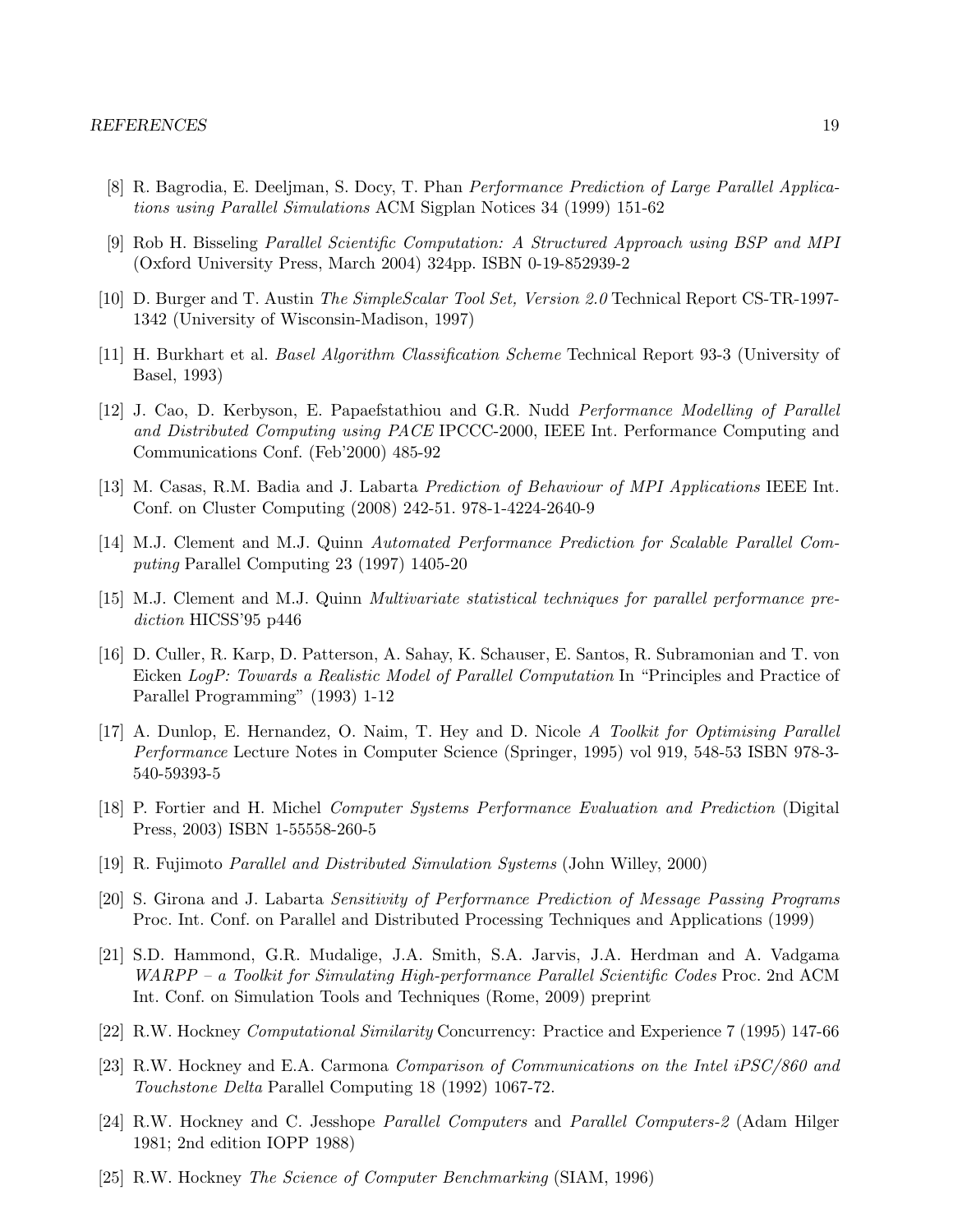- <span id="page-22-9"></span>[26] C. Hughes, V. Pai, P. Ranganathan and S. Adve RSIM: Simulating Shared-Memory Multiprocessors with ILP Processors IEEE Computer, 35:2 (February 2002) 40-9
- [27] S.A. Jarvis, D.P. Spooner, H.N. Lim C. Keung, J. Cao, S. Saini and G.R. Nudd Performance prediction and its use in parallel and distributed computing systems Future Generation Computer Systems 22 (2006) 745-54
- <span id="page-22-8"></span>[28] L. Kale and S. Krishnan Charm++: Parallel Programming with Message Driven Objects In "Parallel Programming using  $C++$ " (MIT Press, 1996)
- <span id="page-22-2"></span>[29] D. Kerbyson, H. Alme, A. Hoisie, F. Petrini, H. Wasserman and M. Gittings Predictive Performance and Scalability Modeling of a Large-scale Application Proc ACM/ IEEE conference on Supercomputing SC'2001 (ACM, Denver, November 2001)
- <span id="page-22-6"></span>[30] D.J. Kerbyson, A. Hoisie and H.J. Wasserman Use of Predictive Performance Modelling during large-scale System Installation In Proc PACT-SPDSEC'02 (Charlottesville, August 2002)
- <span id="page-22-0"></span>[31] D.J. Kerbyson, A. Hoisie and H.J. Wasserman Modelling the Performance of large scale Systems Keynote paper, UK Performance Engineering Workshop (July 2003)
- <span id="page-22-7"></span>[32] D.J. Kerbyson, A. Hoisie and H.J. Wasserman Use of Predictive Performance Modelling during large-scale System Installation Parallel Processing Letters 15:4 (World Scientific, December 2005) 387-96
- <span id="page-22-4"></span>[33] J. Labarta, S. Girona and T. Cortes Analysing Scheduling Policies using DiMeMaS Parallel Computing 23:1 (April 1997)
- [34] D.J. Lilja Measuring Computer Performence: A Practitioner's Guide (CUP, 2000) 278pp ISBN 978-0521641050
- <span id="page-22-3"></span>[35] G.R. Nudd, D. Kerbyson, E. Papaefstathiou, S. Perry, J. Harper and D. Wilcox PACE: A toolset for the performance prediction of parallel and distributed systems Int. J. High Performance Computing Applications 14:3 (2000) 228-51.
- <span id="page-22-10"></span>[36] S. Pllana and T. Fahringer UML Based Modeling of Performance Oriented Parallel and Distributed Applications Proc. 2002 Winter Simulation Conference (IEEE, San Diego, December 2002)
- <span id="page-22-5"></span>[37] S. Pllana and T. Fahringer Performance Prophet: A Performance Modeling and Prediction Tool for Parallel and Distributed Programs Proc. 2005 Int. Conf. on Parallel Processing, ICPP-05. (IEEE, Oslo, June 2005) 509-16. DOI 10.1109/ICPPW.2005.72
- <span id="page-22-1"></span>[38] S. Pllana, I. Brandic and S. Benkner Performance Modeling and Prediction of Parallel and Distributed Computing Systems: a Survey of the State of the Art Proc. 1st Int. Conf. on Complex, Intelligent and Software Intensive Systems (IEEE, 2007) 0-7695-2823-6
- [39] S. Prakash, A. Kahn, S. Docy COMPASS: a Component-Based Parallel System Simulatror (UCLA) <http://pcl.cs.ucla.edu/projects/mpisim/>
- [40] Y. Wen and G.C. Fox Performance Prediction for Large Scale Parallel Systems PDPTA Conference 1999